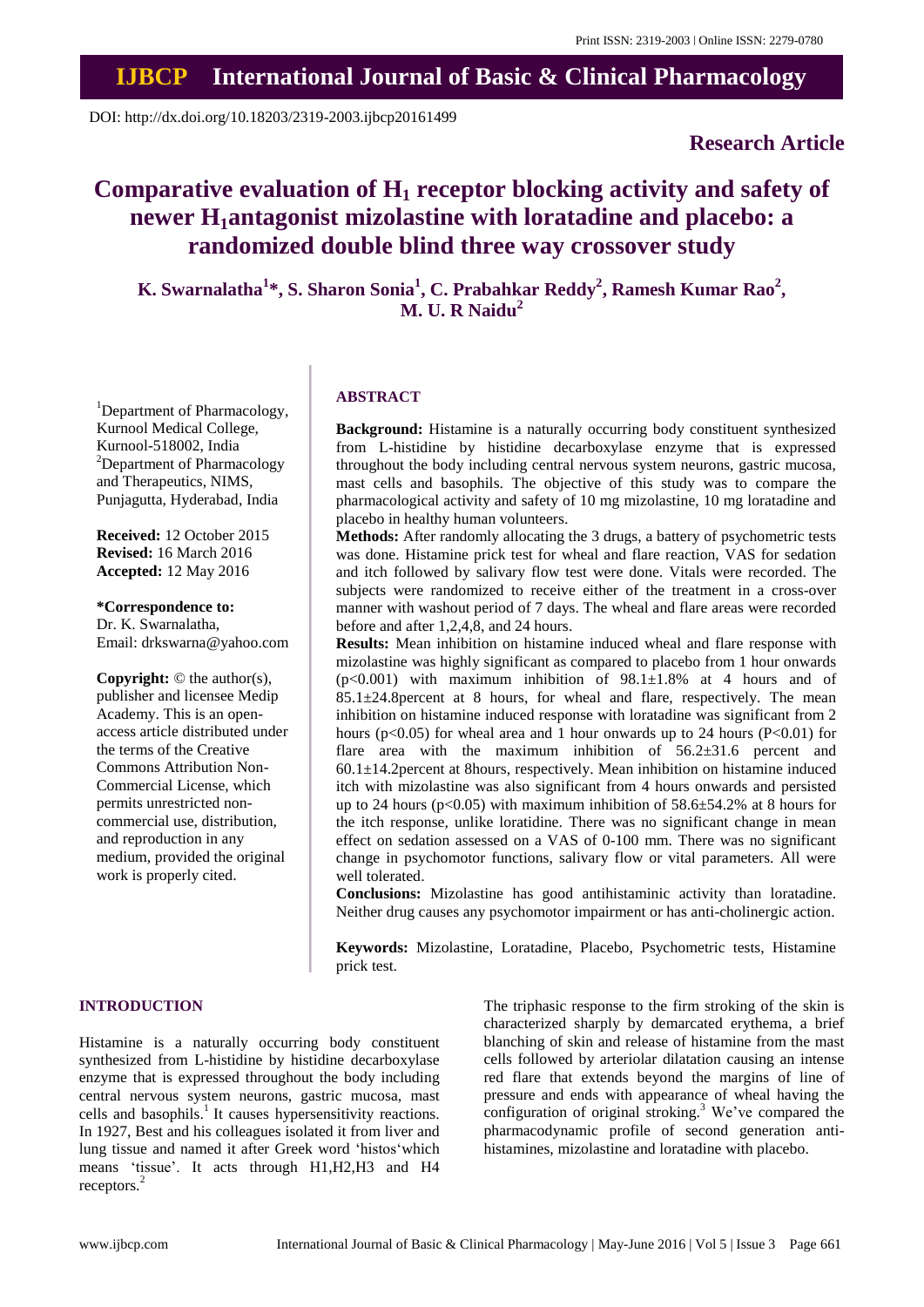#### **Table 1: Type of histamine receptor.**

| <b>Type of</b><br>receptor | histamine<br><b>Location</b>                                                                                                          | <b>Function</b>                                                                                                                                                                                                                                           |
|----------------------------|---------------------------------------------------------------------------------------------------------------------------------------|-----------------------------------------------------------------------------------------------------------------------------------------------------------------------------------------------------------------------------------------------------------|
| H1                         | Found on smooth<br>muscle endothelium,<br>and central nervous<br>system tissue.                                                       | Causes vasodilatation,<br>bronco constriction,<br>smooth muscle<br>activation, separation of<br>endothelial cells and pain<br>and itching due to insect<br>stings, primary receptors<br>involved in allergic<br>rhinitis symptoms and<br>motion sickness. |
| H <sub>2</sub>             | Located on parietal<br>cells                                                                                                          | Primarily stimulates<br>gastric acid secretion.                                                                                                                                                                                                           |
| H <sub>3</sub>             | CNS, presynaptic<br>nervous system acts<br>as auto receptors in<br>histaminergic<br>neurons                                           | Decreased<br>neurotransmitter release.<br>Histamine acetylcholine<br>nor-epinephrine<br>serotonin. H <sub>3</sub> exists as<br>post synaptic inhibitory<br>heteroceptors.                                                                                 |
| H4                         | Found primarily in<br>basophils and in the<br>bone marrow. It is<br>also found in<br>thymus. Small<br>intestine, spleen and<br>colon. | Unknown physiological<br>role.                                                                                                                                                                                                                            |

Antihistamines, mostly the first generation agents are known to have side effects such as sedation but the second generation antihistamines are advantageous due to lack of this effect. Hence we are attempting to see the effect of mizolastine, a new H1 second generation antihistamine on the psychomotor function by performing psychometric tests in comparison with loratadine and placebo. Further we are also attempting to evaluate the anticholinergic action of mizolastine by salivary flow method in comparison with that of loratadine and placebo.

The objective of the study is to compare the pharmacological activity and safety of mizolastine 10 mg administered orally in comparison with placebo and loratadine 10 mg in healthy human volunteers with special reference to histamine prick test.

The following are the materials used in the study;

- Healthy male human volunteers
- Drugs: mizolastine, loratadine, placebo
- Formulations: tablets
- Route: oral
- Dose: mizolastine-10 mg single dose (treatment A) loratadine-10 mg single dose (treatment B) placebo-10 mg single dose (treatment C)
- Weighing machine and height scale
- Multi-channel monitor
- Other drugs: histamine solution 100 mg/ml, spirit, cotton swab, normal saline, disposable insulin syringes, lancet, transparent sheets, graph paper, red and blue fine tipped marker pens, measuring scale, chlorpheneramine injection, adrenaline injection, atropine injection, adenosine injection, amiodarone injection, asthaline solution, calcium injection, dobutamine injection, dopamine injection, decadron injection, ifcorlin injection, isoprenaline injection, potassium chloride injection, midazolam injection, nitroglycerine injection, promethazine injection, phenytoin injection, rantidine injection, sodium bicarbonate injection, xylocaine 2% injection, isoprinosine injection, diazepam injection, salbutamol inhaler.
- Apparatus: reaction time apparatus, flicker fusion threshold apparatus, set of playing cards, digit letter substitution sheets, six letter cancellation tests, visual analogue scale for measuring sedation and itch, stop watch, calculator, black ball point pen, sterilised cotton balls, polythene covers, electronic sensitive balance.

The design of this study was randomized double blind placebo controlled crossover study with washout period of seven days between the treatments.

The duration of this study was twenty four hours.

## *Patients and procedure*

After serving dinner at 9 pm, the subjects were given an information leaflet, were asked to report any adverse events during the study period and were discharged after 24 hours of drug administration. They were asked to come to the study for the second and third runs after 7 days of washout between each period and the same procedures were repeated. The data recorded were entered in the case record form.

## *Inclusion criteria*

A willing study participant to become eligible for this must fulfill all the following criteria.

- Provide informed consent
- Must be healthy adult human being within 18-45 years of age ,both inclusive
- Must have normal health as determined by medical history, physical examination and laboratory investigations performed 14 days prior to the commencement of the study.

## *Exclusion criteria*

A willing study participant will be excluded from the study if any of the following are present: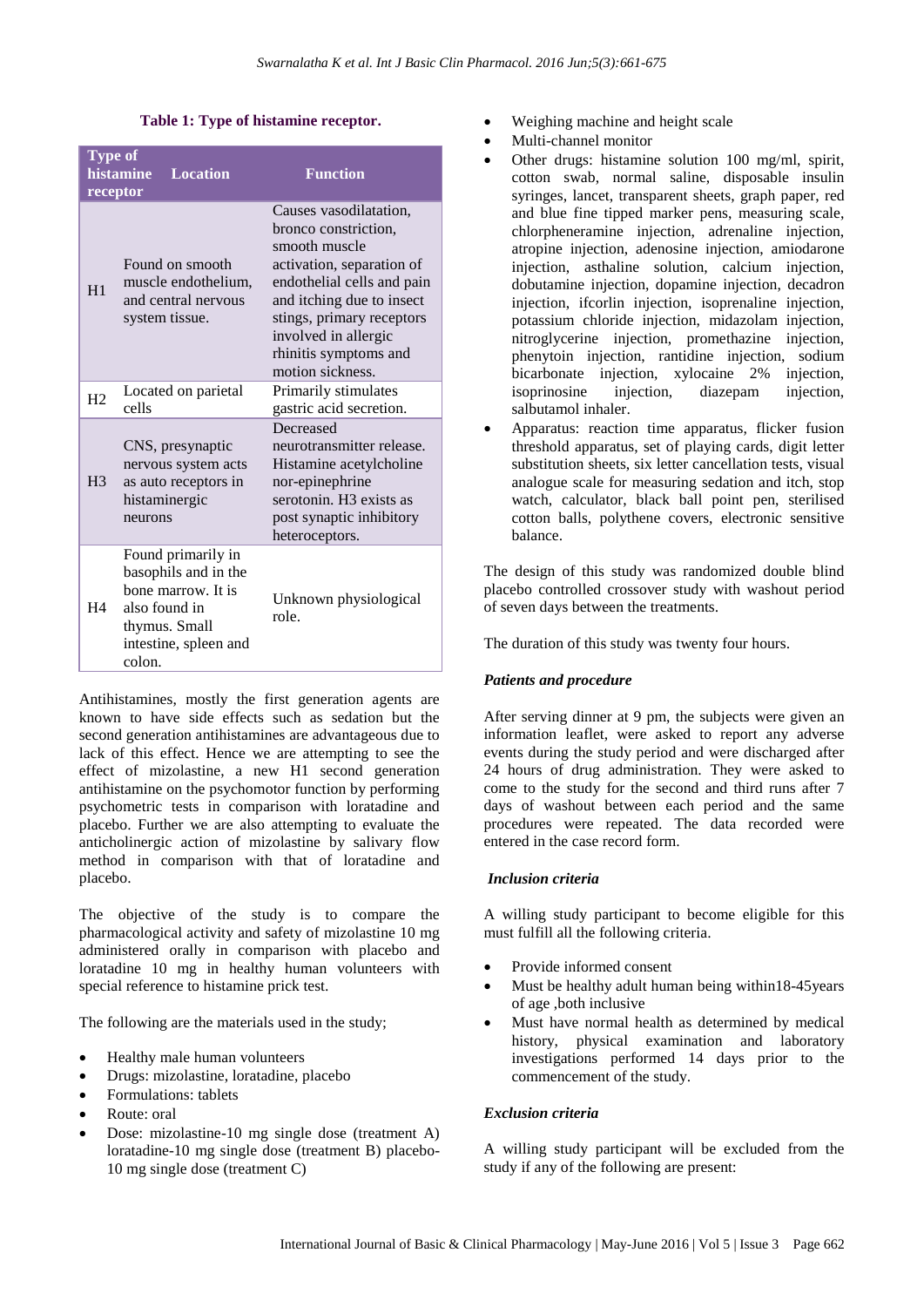- Wheal area for histamine prick test is  $\langle 20 \text{ sqmm.} \rangle$
- Systolic blood pressure is <90mmHg or >140 mmHg
- Diastolic blood pressure is <60mmHg or > 90 mmHg
- Oral temperature is  $< 95^{\circ}$ F or  $> 98^{\circ}$ F
- Pulse rate is <50 or>100 beats/minute
- History of hypersensitivity/idiosyncratic reactions to investigational drug or any related drugs.
- Any evidence of impairment of renal, hepatic, lung, cardiac or gastro intestinal function.
- Regular smoker who has the habit of smoking nine cigarettes per day and has difficulty of abstaining smoking during the study period.
- Habit of alcoholism and difficulty in abstaining alcohol during the study period.
- Difficulty in abstaining from xanthene containing food or beverages during the study period.
- Intake of over the counter or prescribed medications and enzyme modifying medication or systemic medication for the past 30days.
- Confirmed positive in selected drug abuse.
- Participated in any other clinical investigation using experimental drug or donated blood in past 90 days before start of the study.

## **METHODS**

The study protocol was detailed protocol and case record form and subject's informed consent form were reviewed and approved by the institutional ethics committee (IEC) of Nizam's Institute of Medical Sciences. The subjects who voluntarily came forward for participation in the study were explained in detail about the study protocol and conduct of the study by the investigator and were given volunteer information leaflet. They were asked to give their written informed consent within two days.

The subject recruitment was done after screening, the participants were thoroughly examined clinically and vital parameters like blood pressure, heart rate and respiratory rate were recorded to rule out clinical and systemic abnormalities.

In addition, training was given to obtain the simple reaction time (SRT),choice reaction time (CRT),choice discrimination time (CDT) on the reaction time apparatus and for digit letter substitution test (DLST), six letter cancellation test (SLCT) and card sorting test (CST), in three sessions.<sup>4</sup> Similarly critical flicker fusion threshold (CFFT) was obtained on the flicker fusion apparatus.

Histamine prick test was performed to see if they are hypersensitive or insensitive to the histamine prick test.<sup>5</sup> Only those having a wheal  $\ge$ /= 20 sqmm were recruited into the study

#### *Measurement of histamine wheal and flare reaction*

The test procedure was performed in the sitting position after 30 minutes of adaptation to the testing room,on the

inner side of the forearm near the ante-cubital area i.e. 5 cm below the elbow. The area was gently cleaned with spirit cotton about 2 minutes before the testing. The subject was asked to express the sedation on visual analogue scale (VAS) (showing measurements from 0- 100 mm) 2 minutes before the histamine prick test. A new disposable prick needle was introduced into the lancet. Three to four drops of histamine solution were placed on the selected area of the skin where the prick was to be made. The lancet was placed on the drops of histamine solution with minimal pressure so that the prick was delivered through the drop placed on the skin. Histamine solution was gently swabbed off with tissue paper after 5 minutes after the prick. The subject was asked to express the itching on VAS during the 15 minutes and sedation was also recorded. Wheal and flare are recorded after 15 minutes with different colored finetip marking pens.<sup>6</sup> The wheal and flare markings were traced on the tracing sheet. $7,8$ 

## *Calculation of wheal and flare areas<sup>9</sup>*

- Fixed the marked tracing sheet on graph paper firmly.
- Counted the complete squares within the area marked.(A)=No. of sqof 1 sqcm x100
- Counted smaller squares within the area(B) No. of squares of 1/4 sqcmx25
- Each smallest square was counted individually( $C$ ) = No. of squaresx1
- Excluded the squares less than0.5 sqmm
- Summed all the values  $(A+B+C)$  which gives the total area in mm.

## *Measurement of salivary flow*

The subject was asked to rinse the mouth with clean water for 2-3 times and was seated comfortably with eyes open and head tilted slightly forward. After a rest for 5minutes to minimize the orofacial movements, four unweighed cotton balls were placed, one in each buccal pouch on either side, below the tongue. They were left for 2 minutes to collect the residual saliva and discarded. A second set were similarly placed for 60 seconds, removed and placed in plastic cover and weighed. Again a third set were placed in the same position as before for the same period. The difference between the initial and final weight of cotton balls were recorded. An average of the 2 readings was taken to calculate the salivary flow in gram/minute. 10

The study was conducted in three volunteers per batch with a washout period of one week between each run. On the evening of the previous day of the study .they were housed in the research ward overnight and nothing was allowed orally after 10pm.On the day of the study, they were evaluated in the pharmacodynamic laboratory. The base line recordings were taken between 6am-9am for psychometric tests like SRT, CRT, CDT, CFFT, DLST, SLCT and CST. $^{11,12}$  Histamine prick test for wheal and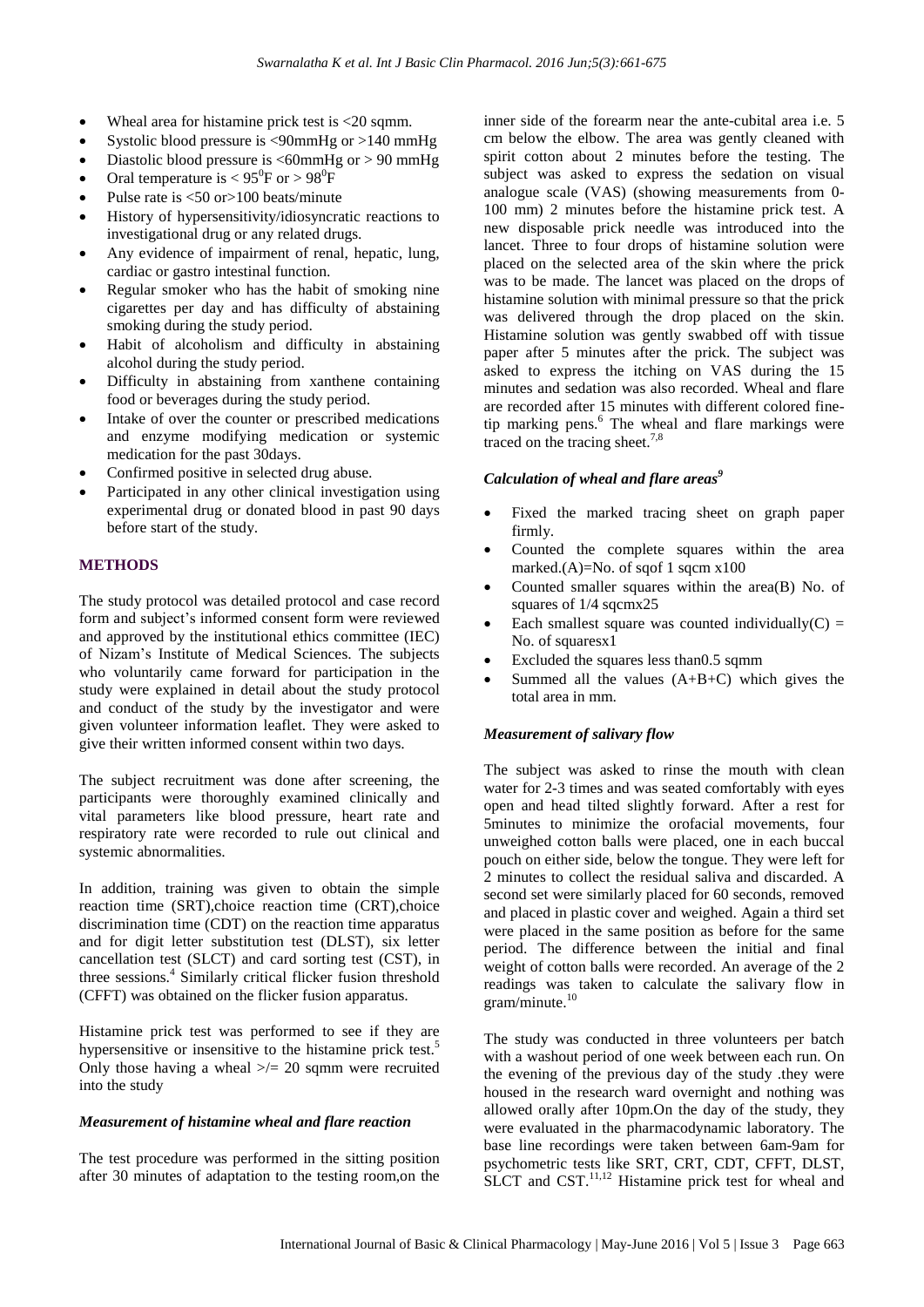flare reaction was done along with VAS for sedation and itch followed by salivary flow test. Vitals were recorded using multi-channel monitor.<sup>6,10,13,14</sup>

The three subjects were randomized to receive either of the treatment A, B, C (Latin square design). Further each of the subjects received each of these treatments A, B and C after two successive washout periods of 7 days each. Each of these subject received treatments 1hour apart from each other at 7 am, 8 am, 9 am respectively. Histamine wheal and flare reaction was done at 0 hour, 1 hour, 2 hours, 4 hours, 8 hours and 24 hours along with itch, sedation recorded on VAS.<sup>8,14</sup> SRT, CRT, CDT, CFFT, DLST, SLCT, CST were measured at 0 hour, 1.5 hours, 4.5 hours, 8,5 hours. Salivary flow was measured at 0 hour  $0.51.75$  hour,  $3.75$  hours.<sup>15</sup> Vitals are measured at 0 hour, 10 minutes, 2 hours 10 minutes, 4 hour 10 minutes 8 hours 10 minutes, 24 hours 10 minutes. Breakfast and lunch were served at 4 hours and 6 hours after drug administration.

Dinner was served at 9 pm. Subjects were asked about any adverse events during the study period and were discharged after 24 hours after drug administration. They were asked to come to the study for second and third runs after 7 days of washout between each period and the same procedures were repeated. The data recorded were entered in the case record form.

## *Measurement of simple reaction time, choice reaction time, choice discrimination time16,17*

The above tests were performed on reaction time apparatus manually. The apparatus consisted of subjective part, objective part, and digital part. The subjective part had two buttons on either side i.e. on left side and right side, in between the buttons there were two lights which were red and green. The objective part had controlling panel with red-green buttons. On pressing these buttons, the respective lights on the subjective part glowed till the button was pressed. The digital part in between these two parts consisted of the timer which showed the time taken for responding to the stimulus.<sup>16,20</sup> Reaction time parameters are subjective and are variable.

In SRT, the subject was seated in a chair in front of subjective part and was asked to press the key button with his index finger .The investigator sat on the side of the objective part. He set the time to 0 reading and alerted the subject by giving a beep signal to get ready for responding to the sensory stimulus. He was instructed to lift the finger as soon as he saw any of the lights. The time taken for response to the stimulus was noted on the digital part. Likewise six readings were taken and the average readings were calculated in milliseconds. The SRT tests the motor function

The CRT was measured by asking the subject to choose the color as the stimulus. He was asked to lift the finger whenever the chosen color lighted.

The time taken to respond to the stimulus was noted on the digital part. The test was repeated for six times. If he responded to the stimulus wrongly (he had lifted his finger to the unchosen light) the reading was not taken into consideration. The average time for response to the chosen lights was only calculated in milliseconds. CRT assesses the sensorimotor performance and the attention also.

The CDT was measured by asking the subject to lift the finger on the side on which the light glowed and the time was noted. The reading was not taken into consideration if he lifted the finger on the other side. The test was repeated for six times and the average of correct readings was noted in milliseconds as the CDT.

## *Measurement of critical flicker fusion threshold*

CFFT is a well-established neurophysiological technique.<sup>15</sup> It was used as a means of measuring the ability to distinguish discrete sensory data and was taken as an index of overall central nervous system activity.

The critical flicker fusion apparatus consists of flickering light source against dark back- ground. A dial is provided to adjust the flicker per second number. The subject was asked to see the flickering object through the aperture after cutting off the surrounding light in the room. The dial was rotated slowly to increase the flickering per Hz and the subject was asked to raise his hand when the flicker light became steady.

This is known as flicker to fusion. The reading was noted in cycles per second. And the dial was turned in the opposite direction and the subject was asked to lift his hand when the flickering started again. This is known as fusion to flicker. The test was repeated three times and the average of flicker to fusion and fusion to flicker in cycles per second was calculated.

The test is dependent on experimental variables such as ambient illumination, size of image, luminance of stimulus, viewing distance and pupil size. The easiest way to control this is to fix the conditions under which the measurements are to take place and to hold them constant.

Performance of card sorting test: This is an excellent performance task since it includes sensory and motor and central components. <sup>18</sup> Subjects were asked to sort out 52 cards depending upon their design. The time taken to sort was noted in seconds as well as the number of correctly sorted and wrongly sorted cards. The readings were taken three times and the average was calculated in seconds and the average of the number of cards sorted was also calculated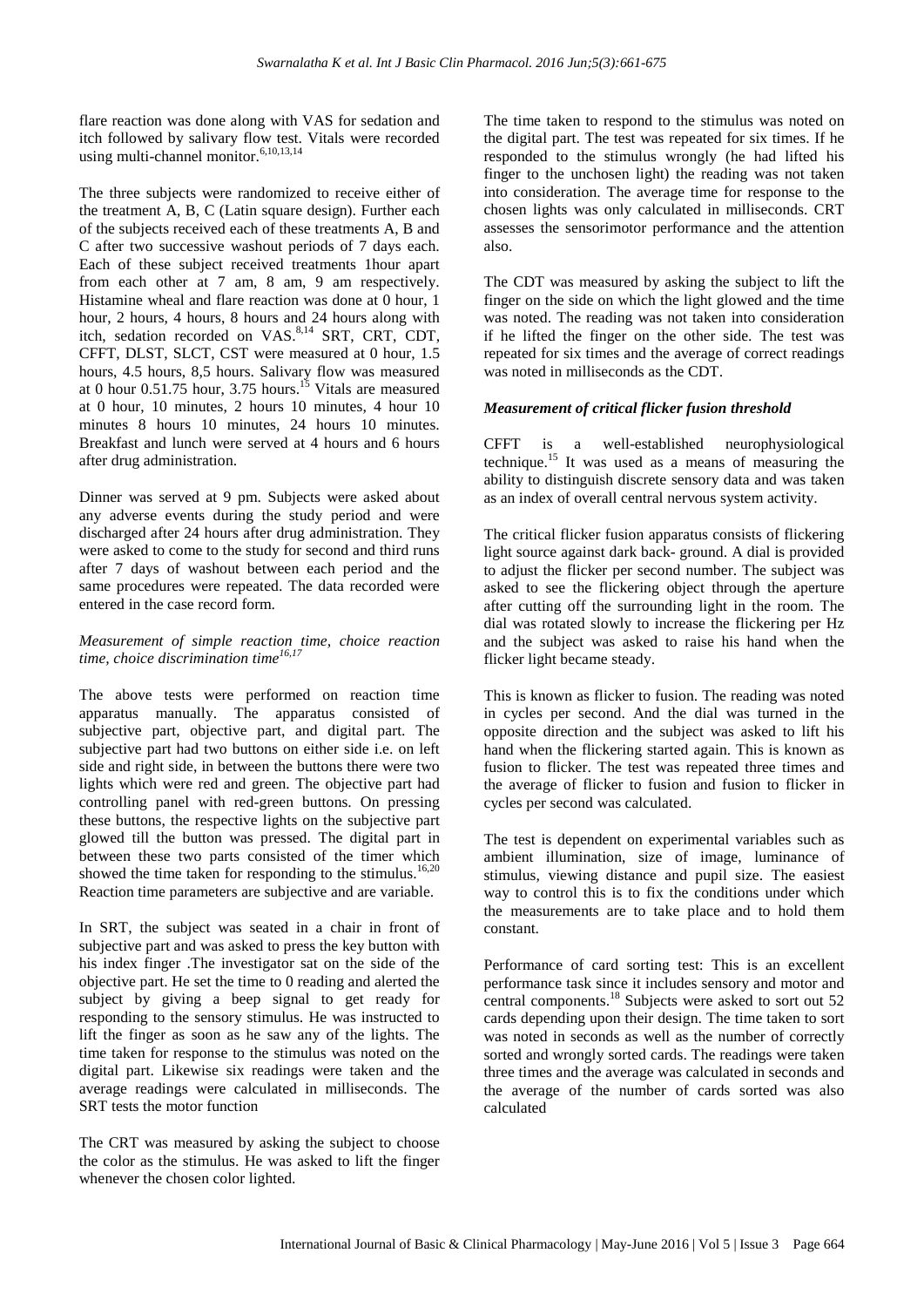## *Performance of digit-letter substitution test*

The subject was given a sheet containing targeted letters. The working sheet consists of 144 target digits placed in 9 rows and 16 columns. Care was taken that the same digit does not appear consequently in any row or column. This is one of the most widely used test measuring attention response speed, central integration, visuomotor coordination. It is also a useful indicator of drug induced changes in sensory processing performance.<sup>19</sup>

#### *Performance of six letter cancellation test*

This test is used to assess the attention. 16,18,20 This test uses a response sheet containing six letter targets that are distributed among pseudo random letters. The six key letter targets are printed on top of the sheet. Subjects were asked to work through the sheet and cross the target letters that they found in 90 seconds. The number of correct cancellations for the target letters was noted. This test was repeated 3 times and the average of the number of correct cancellations for the target letters was calculated.

## **RESULTS**

A total of healthy male volunteers with a mean age of  $30.1\pm5.3$ years, mean height of  $153.7\pm4.4$  cm and a mean weight of 62.4±8.1 kg entered into the study .At screening, each subject demonstrated a histamine induced wheal and flare cutaneous response. On entry, none of the volunteers had any sign of illness, as indicated by medical history and examination. They had normal electrocardiograms and clinically acceptable serum and urine biochemistry, hematology, serology. None of the subjects were taking any prescribed or investigational drug during the study and 4 weeks preceding enrolment. All the subjects had given written informed consent before entering into the study which was approved by the institutional ethics committee.

Fifteen minutes after the intradermal prick with the lancet placed on the histamine solution drops placed on the skin, histamine produced a wheal and flare response in all the subjects. The histamine produced wheal and flare areas were recorded before and after 1,2,4,8, and 24 hours of administration of mizolastine 10 mg tablet, loratadine 10mg and placebo tablet. The effect of the three treatments on histamine induced wheal and flare response is shown in Tables 1A, 1B, 1C and 2A, 2B, 2C, (Figure 1, 2). The mean % change from base line on histamine induced flare was noted.

At baseline, wheal and flare responses were not found to be significantly different between the three treatment groups. Administration of mizolastine and loratadine significantly inhibited the wheal and flare response at all the time points  $(p<0.001)$ . Mean inhibition on histamine induced wheal and flare response with mizolastine was highly significant as compared to placebo from 1 hour onwards and persisted even up to  $24$  hours ( $p<0.001$ ). On the maximum inhibition of  $98.1 \pm 1.8$ % was seen at 4 hours for the wheal respse and was  $85.1 \pm 24.8$  percent at 8 hours for the flare response. The mean inhibition on histamine induced response with loratadine as compared to placebo was significant from 2 hours up to 24 hours ( $p<0.05$ ) for wheal area and 1 hour onwards up to 24 hours  $(P<0.01)$ for flare area. The maximum inhibition of  $56.2 \pm 31.6$ percent and 60.1±14.2 percent was however seen at 8hours for both wheal and flare respectively. Though the mean inhibition on histamine induced wheal area with mizolastine as compared to loratadine was significant from 1 hour onwards  $(p<0.05)$ . It became highly significant from 2 hours onwards and this persisted even up to 24 hours  $(p<0.001)$ . However the mean inhibition on histamine induced flare area was highly significant from 2 hours onwards up to 24 hours ( $p<0.001$ ).

At baseline the histamine induced itch was not found to be significantly different in any of the treatment groups. The effect of each of the three formulations on histamine induced itch is shown in Table 3. The mean %change from base line on histamine induced itch is shown in Figure 3. The itch response was significantly inhibited at all the time points  $(p<0.05)$  and at 2, 4, 8, and 24 hours with Mmizolastine and loratadine. Mean inhibition on histamine induced itch with Mizolastine was also significant as compared to placebo from 4 hours onwards and persisted up to 24 hours  $(p<0.05)$ . The maximum inhibition of 58.6±54.2 percent was seen at 8 hours for the itch response. However the mean inhibition on histamine induced response with loratadine as compared to placebo was not significant at any of the time points. The maximum inhibition of  $55.1 \pm 59.7$  percent was however seen at 24 hours at the itch response. There was no significant difference at any time points in the mean inhibition on the histamine induced itch response with mizolastine as compared to loratadine.

There was no significant change in mean effect on sedation with mizolastine, loratadine and placebo which was assessed on a visual analogue scale of 0-100 mm (Figure 4). Compared to placebo there was an interindividual variation in sedation seen with mizolastine and loratadine. Few subjects reported higher values of sedation on visual analogue scale at some time of the study.

There was no noticeable alteration on simple reaction time in each of the three treatment groups. The mean percentage increase in the simple reaction time was only  $17.7\pm28.5$  percent with mizolastine at hour,  $1.0\pm11.0\%$ with loratadine at 8 hours and  $1.2\pm14.0\%$  with placebo at 1 hour table (Figure 5).

There was no significant change in choice reaction time with each of the three treatments. However mean percentage rise in choice reaction time seen with mizolastine was 3.3±16.4 percent and with loratadine  $1.4\pm22.2\%$  at 1 hour only (Figure 6).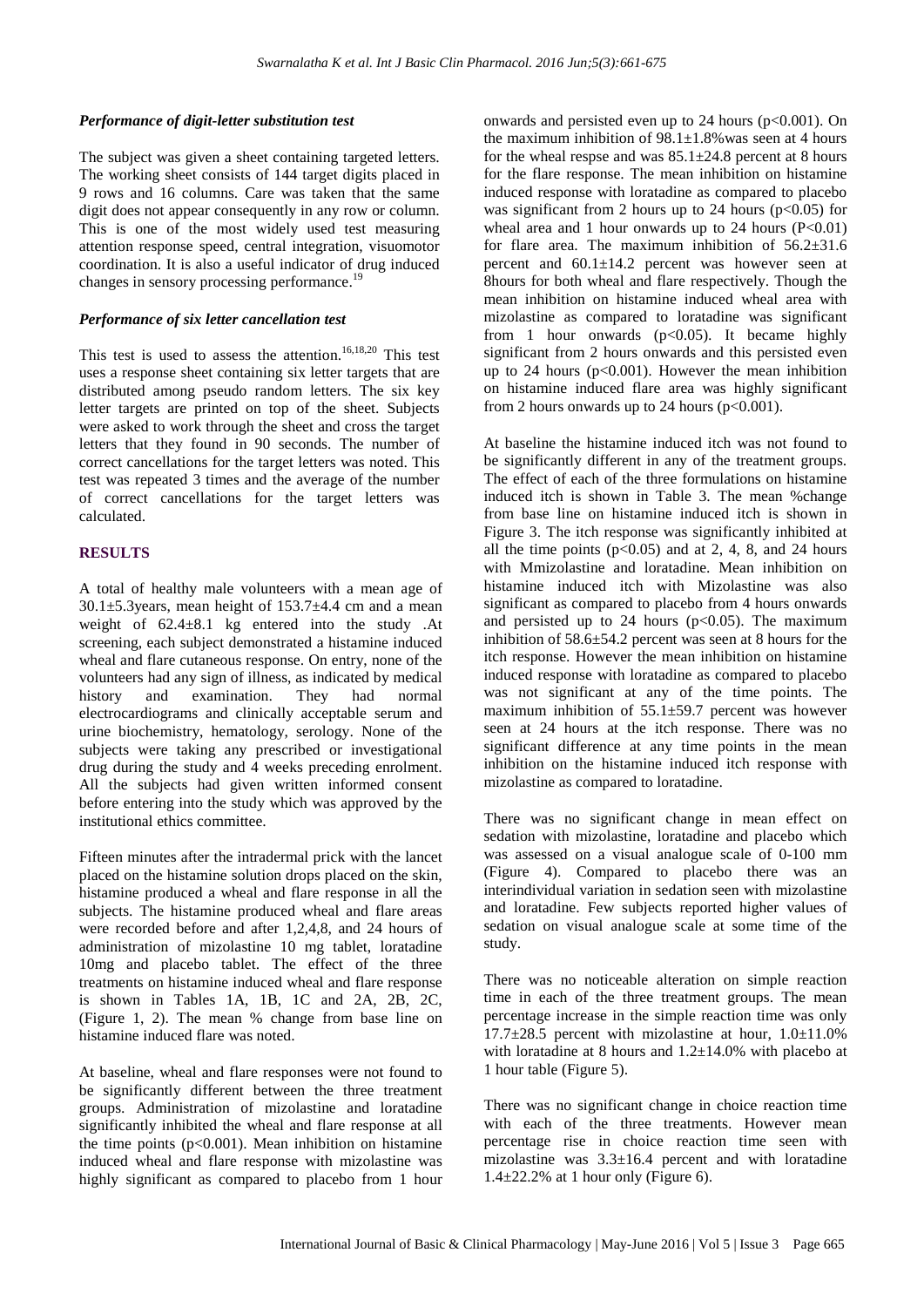|                        |       | <b>Mizolastine</b> |                 |                |                |                  | Loratadine |                 |                 |            |            |                  | <b>Placebo</b> |            |                 |            |            |                  |
|------------------------|-------|--------------------|-----------------|----------------|----------------|------------------|------------|-----------------|-----------------|------------|------------|------------------|----------------|------------|-----------------|------------|------------|------------------|
|                        | 0hr   | 1 <sub>hr</sub>    | 2 <sup>hr</sup> | 4hr            | 8hr            | 24 <sub>hr</sub> | 0hr        | 1 <sub>hr</sub> | 2 <sub>hr</sub> | 4hr        | 8hr        | 24 <sub>hr</sub> | 0hr            | 1hr        | 2 <sub>hr</sub> | 4hr        | 8hr        | 24 <sub>hr</sub> |
|                        | 127   | 40                 | 25              | $\Omega$       | $\Omega$       | 31               | 109        | 55              | 50              | 44         | 36         | 50               | 180            | 160        | 154             | 164        | 152        | 169              |
|                        | 78    | 40                 | 10              | $\mathbf{1}$   | 2              | 18               | 101        | 75              | 50              | 24         | 15         | 65               | 123            | 108        | 100             | 89         | 88         | 84               |
|                        | 125   | 98                 | 10              | $\overline{2}$ | $\overline{4}$ | 98               | 100        | 70              | 45              | 52         | 31         | 68               | 111            | 100        | 94              | 88         | 87         | 99               |
|                        | 86    | 32                 | 21              | $\overline{7}$ | 3              | 52               | 116        | 105             | 60              | 30         | 20         | 60               | 128            | 48         | 78              | 98         | 126        | 84               |
|                        | 99    | 90                 | 15              | 1              | $\overline{4}$ | 18               | 63         | 50              | 36              | 23         | 19         | 65               | 43             | 65         | 38              | 55         | 83         | 90               |
|                        | 68    | 40                 | 22              | $\overline{2}$ | $\mathbf{1}$   | 15               | 62         | 50              | 49              | 39         | 75         | 12               | 78             | 45         | 40              | 35         | 40         | 45               |
|                        | 85    | 40                 | 3               | $\Omega$       | $\Omega$       | 7                | 61         | 57              | 49              | 39         | 24         | 25               | 84             | 57         | 45              | 64         | 92         | 84               |
|                        | 126   | 75                 | 6               | $\overline{0}$ | $\mathbf{1}$   | 15               | 85         | 51              | 62              | 48         | 25         | 48               | 98             | 84         | 74              | 76         | 84         | 97               |
|                        | 70    | 40                 | $\overline{c}$  |                | 1              | 25               | 116        | 105             | 60              | 30         | 20         | 60               | 91             | 60         | 78              | 98         | 71         | 61               |
|                        | 72    | 67                 | 45              | $\overline{2}$ |                | 26               | 78         | 78              | 70              | 69         | 28         | 82               | 87             | 70         | 82              | 67         | 65         | 59               |
|                        | 56    | 29                 | 10              |                | 2              | 26               | 81         | 66              | 83              | 75         | 70         | 75               | 70             | 72         | 41              | 63         | 80         | 112              |
|                        | 85    | 42                 | 20              | $\overline{2}$ | $\mathbf{1}$   | 12               | 60         | 58              | 20              | 29         | 18         | 44               | 66             | 43         | 35              | 31         | 17         | 19               |
|                        | 46    | 55                 | 17              | $\mathbf{1}$   | 1              | 38               | 65         | 50              | 38              | 24         | 21         | 34               | 71             | 58         | 86              | 58         | 58         | 84               |
|                        | 96    | 33                 | 2               |                | $\mathbf{1}$   | 15               | 80         | 52              | 60              | 65         | 92         | 74               | 80             | 52         | 60              | 65         | 92         | 74               |
|                        | 63    | 16                 | $\overline{4}$  | $\mathbf{1}$   | $\overline{4}$ | 26               | 67         | 65              | 46              | 29         | 31         | 43               | 82             | 54         | 58              | 59         | 64         | 67               |
|                        | 64    | 35                 | 3               |                | $\overline{2}$ | 22               | 58         | 47              | 31              | 48         | 25         | 24               | 61             | 70         | 33              | 38         | 55         | 44               |
|                        | 78    | 19                 | $\overline{4}$  | 2              | 3              | 35               | 90         | 64              | 49              | 33         | 30         | 45               | 61             | 59         | 32              | 39         | 59         | 50               |
|                        | 69    | 33                 | 19              |                | $\overline{4}$ | 49               | 64         | 53              | 42              | 36         | 30         | 45               | 89             | 69         | 58              | 64         | 72         | 79               |
| Mean                   | 82.9  | 45.8               | 13.2            | 1.4            | 1.9            | 29.3             | 82         | 63.8            | 50.3            | 4170.6     | 33.4       | 51.5             | 89.1           | 72.8       | 67.0            | 68.1       | 76.9       | 77.9             |
| <b>STD</b>             | ±23.8 | ±22.7              | $\pm 11.1$      | $\pm 1.5$      | $\pm 1.4$      | $\pm 21.0$       | $\pm 19.8$ | $\pm$ 17.1      | $\pm 15.7$      | $\pm 15.6$ | $\pm 22.2$ | $\pm 19.6$       | $\pm 31.3$     | $\pm 28.4$ | $\pm 32.0$      | $\pm 30.3$ | $\pm 30.0$ | $\pm 32.4$       |
| Lower<br>95% CI        | 71.7  | 34.5               | 7.7             | 0.7            | 13             | 18.9             | 72.2       | 55.3            | 42.5            | 33.8       | 22.4       | 41.8             | 73.5           | 58.7       | 51.1            | 55.1       | 62.0       | 61.8             |
| <b>Upper</b><br>95% CI | 94.8  | 57.1               | 18.8            | 2.2            | 2.6            | 39.8             | 91.8       | 72.3            | 58.1            | 49.4       | 44.5       | 61.2             | 104.6          | 87.0       | 83.0            | 93.2       | 91.9       | 91.9             |

**Table 2: (A) Effect of mizolastine, loratadine, placebo on histamine induced wheal area.**

All values are given as mean(sq mm)Mean inhibition on histamine induced wheal response with Mizolastine was highly significant as compared to placebo from 1 hour onwards and persisted even up to 24 hours (p<0.

**Table 2: (B) Effect of loratadine and placebo on histamine induced wheal area.**

|                        |       |                 |                 | Loratadine    |             |                  |            |                 | <b>Placebo</b>  |            |            |                  |
|------------------------|-------|-----------------|-----------------|---------------|-------------|------------------|------------|-----------------|-----------------|------------|------------|------------------|
|                        | 0hr   | 1 <sup>hr</sup> | 2 <sub>hr</sub> | 4hr           | 8hr         | 24 <sub>hr</sub> | 0hr        | 1 <sub>hr</sub> | 2 <sub>hr</sub> | 4hr        | 8hr        | 24 <sub>hr</sub> |
|                        | 109   | 55              | 50              | 44            | 36          | 50               | 180        | 160             | 154             | 164        | 152        | 169              |
|                        | 101   | 75              | 50              | 24            | 15          | 65               | 123        | 108             | 100             | 89         | 88         | 84               |
|                        | 100   | 70              | 45              | 52            | 31          | 68               | 111        | 100             | 94              | 88         | 87         | 99               |
|                        | 116   | 105             | 60              | 30            | 20          | 60               | 128        | 48              | 78              | 98         | 126        | 84               |
|                        | 63    | 50              | 36              | 23            | 19          | 65               | 43         | 65              | 38              | 55         | 83         | 90               |
|                        | 62    | 50              | 49              | 39            | 75          | 12               | 78         | 45              | 40              | 35         | 40         | 45               |
|                        | 61    | 57              | 49              | 39            | 24          | 25               | 84         | 57              | 45              | 64         | 92         | 84               |
|                        | 85    | 51              | 62              | 48            | 25          | 48               | 98         | 84              | 74              | 76         | 84         | 97               |
|                        | 116   | 105             | 60              | 30            | 20          | 60               | 91         | 60              | 78              | 98         | 71         | 61               |
|                        | 78    | 78              | 70              | 69            | 28          | 82               | 87         | 70              | 82              | 67         | 65         | 59               |
|                        | 81    | 66              | 83              | 75            | 70          | 75               | 70         | 72              | 41              | 63         | 80         | 112              |
|                        | 60    | 58              | 20              | 29            | 18          | 44               | 66         | 43              | 35              | 31         | 17         | 19               |
|                        | 65    | 50              | 38              | 24            | 21          | 34               | 71         | 58              | 86              | 58         | 58         | 84               |
|                        | 80    | 52              | 60              | 65            | 92          | 74               | 80         | 52              | 60              | 65         | 92         | 74               |
|                        | 67    | 65              | 46              | 29            | 31          | 43               | 82         | 54              | 58              | 59         | 64         | 67               |
|                        | 58    | 47              | 31              | 48            | 25          | 24               | 61         | 70              | 33              | 38         | 55         | 44               |
|                        | 90    | 64              | 49              | 33            | 30          | 45               | 61         | 59              | 32              | 39         | 59         | 50               |
|                        | 64    | 53              | 42              | 36            | 30          | 45               | 89         | 69              | 58              | 64         | 72         | 79               |
| Mean                   | 82.9  | 63.8*           | 50.3*\$         | $41.6*$ \$\$- | 33.4*\$\$\$ | 51.5*\$\$\$      | 89.1       | 72.8            | 67.0            | 68.1       | 76.9       | 77.9             |
| <b>STD</b>             | ±19.8 | $\pm 17.1$      | $\pm 15.7$      | ±15.6         | $\pm 22.2$  | ±19.6            | $\pm 31.3$ | $\pm 28.4$      | $\pm 32.0$      | $\pm 30.3$ | $\pm 30.0$ | $\pm 32.4$       |
| Lower 95%<br><b>CI</b> | 72.2  | 55.33           | 42.5            | 33.8          | 22.4        | 41.8             | 73.5       | 58.7            | 51.1            | 55.1       | 62.0       | 61.8             |
| Upper 95%<br><b>CI</b> | 91.8  | 72.3            | 58.1            | 49.4          | 44.5        | 61.2             | 104.6      | 87.0            | 83.0            | 93.2       | 91.9       | 91.9             |

All values are given as mean(sqmm); \*-p<0.001 compared to base line) \$=p<0.05 compared to placebo; \$\$=p<0.01(compared to

placebo.)\$\$\$=p<0.001 compared to placebo); Mean inhibition on histamine induced response with Loratadine as compared to placebo was significant from 2 hours up to 24 hours $(p<0.05)$ 

Similarly no significant change was seen in choice discrimination time with each of these three treatments. Slight non-significant change was seen with mizolastine

at 8 hours 0.3±15.6% and with loratadine at 1 hour 4.6 $\pm$ 17.5% and 2.7 $\pm$ 16.3% at 8 hours also (Figure 7).

The effect of mizolastine, loratadine and placebo on critical flicker to fusion and critical fusion to flicker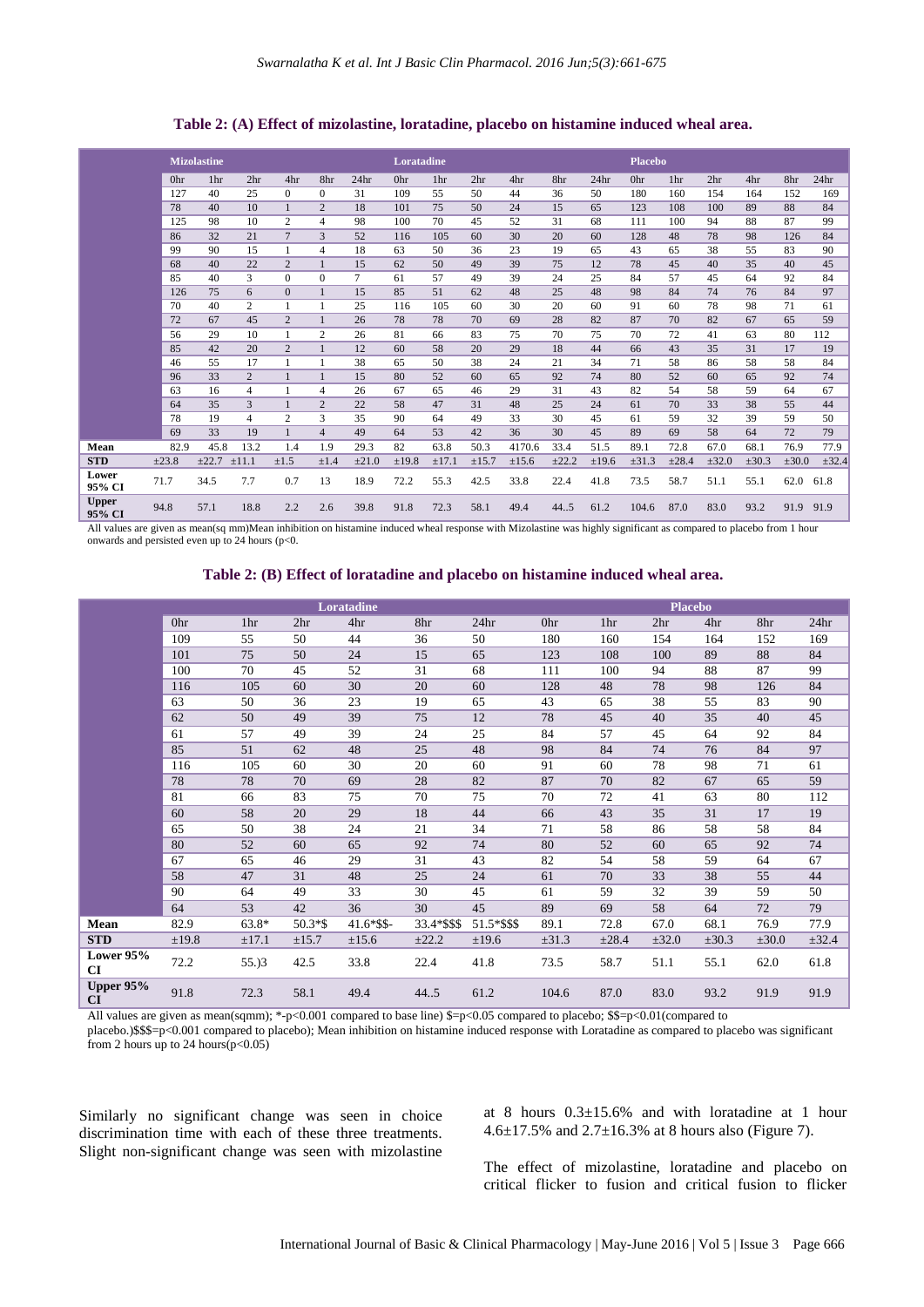frequency are shown in Table 4 A, 4 B respectively. The critical flicker to fusion threshold after a single dose of the above said formulations did not alter significantly (Table 4 C). The percentage change from flicker to fusion threshold was  $5.0 \pm 5.2$ ,  $3.8 \pm 13.0$  and  $3.8 \pm 15.7$  at 1 hour, 5.1±9.1, 5.2±17.8 and 11.7±11.5 at 4 hours and  $11.6\pm11.8$ ,  $7.1\pm13.9$  at hours with mizolastine, loratadine and placebo respectively (Figure 8).

**Table 2: (C) Effect of mizolastine and loratadine on histamine induced wheal area.**

|              |            |                   | <b>Mizolastine</b> |                |                |                  |       |            |                 | Loratadine |       |                  |
|--------------|------------|-------------------|--------------------|----------------|----------------|------------------|-------|------------|-----------------|------------|-------|------------------|
|              | 0hr        | 1hr               | 2 <sub>hr</sub>    | 4hr            | 8hr            | 24 <sub>hr</sub> | 0hr   | 1hr        | 2 <sup>hr</sup> | 4hr        | 8hr   | 24 <sub>hr</sub> |
|              | 127        | 40                | 25                 | $\overline{0}$ | $\overline{0}$ | 31               | 109   | 55         | 50              | 44         | 36    | 50               |
|              | 78         | 40                | 10                 | $\mathbf{1}$   | $\overline{2}$ | 18               | 101   | 75         | 50              | 24         | 15    | 65               |
|              | 125        | 98                | 10                 | 2              | $\overline{4}$ | 98               | 100   | 70         | 45              | 52         | 31    | 68               |
|              | 86         | 32                | 21                 | $\overline{7}$ | 3              | 52               | 116   | 105        | 60              | 30         | 20    | 60               |
|              | 99         | 90                | 15                 | 1              | $\overline{4}$ | 18               | 63    | 50         | 36              | 23         | 19    | 65               |
|              | 68         | 40                | 22                 | $\overline{2}$ |                | 15               | 62    | 50         | 49              | 39         | 75    | 12               |
|              | 85         | 40                | 3                  | $\overline{0}$ | $\Omega$       | $\tau$           | 61    | 57         | 49              | 39         | 24    | 25               |
|              | 126        | 75                | 6                  | $\mathbf{0}$   | $\mathbf{1}$   | 15               | 85    | 51         | 62              | 48         | 25    | 48               |
|              | $\tau$     | 40                | $\overline{2}$     | 1              | 1              | 25               | 116   | 105        | 60              | 30         | 20    | 60               |
|              | 72         | 67                | 45                 | $\mathbf{2}$   |                | 26               | 78    | 78         | 70              | 69         | 28    | 82               |
|              | 56         | 29                | 10                 | 1              | 2              | 26               | 81    | 66         | 83              | 75         | 70    | 75               |
|              | 85         | 42                | 20                 | $\mathfrak{2}$ | $\mathbf{1}$   | 12               | 60    | 58         | 20              | 29         | 18    | 44               |
|              | 46         | 55                | 17                 | 1              |                | 38               | 65    | 50         | 38              | 24         | 21    | 34               |
|              | 96         | 33                | 2                  | $\mathbf{1}$   | $\mathbf{1}$   | 15               | 80    | 52         | 60              | 65         | 92    | 74               |
|              | 63         | 16                | $\overline{4}$     | 1              | $\overline{4}$ | 26               | 67    | 65         | 46              | 29         | 31    | 43               |
|              | 64         | 35                | 3                  | $\mathbf{1}$   | $\overline{2}$ | 22               | 58    | 47         | 31              | 48         | 25    | 24               |
|              | 78         | 19                | $\overline{4}$     | $\mathfrak{2}$ | 3              | 35               | 90    | 64         | 49              | 33         | 30    | 45               |
|              | 69         | 33                | 19                 | $\mathbf{1}$   | $\overline{4}$ | 49               | 64    | 53         | 42              | 36         | 30    | 45               |
| Mean         | 82.9       | 45.8 <sup>®</sup> | 13.2 <sup>®</sup>  | 1.4®®          | 1.9®®          | 29.3®®           | 82    | 63.8       | 50.3            | 4170.6     | 33.4  | 51.5             |
| <b>STD</b>   | $\pm 23.8$ | $\pm 22.7$        | $\pm 11.1$         | $\pm 1.5$      | $\pm 1.4$      | $\pm 21.0$       | ±19.8 | $\pm 17.1$ | $\pm 15.7$      | $\pm 15.6$ | ±22.2 | ±19.6            |
| Lower 95% CI | 71.7       | 34.5              | 7.7                | 0.7            | 13             | 18.9             | 72.2  | 55.3       | 42.5            | 33.8       | 22.4  | 41.8             |
| Upper 95% CI | 94.8       | 57.1              | 18.8               | 2.2            | 2.6            | 39.8             | 91.8  | 72.3       | 58.1            | 49.4       | 44.5  | 61.2             |

All values are given as mean (sqmm); ®=P<0.05(COMPARED TO LORATADINE®®=p<0.001 Compared to loratadine maximum inhibition of 98.1±1.8%was seen at 4 hours for the wheal response Mean inhibition on histamine induced wheal area with Mizolastine as compared to Loratadine was significant from 1 hour onwards (p<0,05).

#### **Table 3: (A) Effect of mizolastine, loratidine and placebo on histamine induced flare area.**

|                        |           |       | <b>Mizolastine</b> |          |          |                  |       |           | <b>Loratidine</b> |           |       |                  |        |           | <b>Placebo</b>  |           |           |                  |
|------------------------|-----------|-------|--------------------|----------|----------|------------------|-------|-----------|-------------------|-----------|-------|------------------|--------|-----------|-----------------|-----------|-----------|------------------|
|                        | 0hr       | 1hr   | 2 <sub>hr</sub>    | 4hr      | 8hr      | 24 <sub>hr</sub> | 0hr   | 1hr       | 2 <sup>hr</sup>   | 4hr       | 8hr   | 24 <sub>hr</sub> | 0hr    | 1hr       | 2 <sup>hr</sup> | 4hr       | 8hr       | 24 <sub>hr</sub> |
|                        | 515       | 302   | 259                | 52       | 20       | 180              | 1006  | 602       | 514               | 348       | 264   | 480              | 987    | 885       | 655             | 210       | 275       | 410              |
|                        | 825       | 501   | 156                | 60       | 100      | 105              | 654   | 650       | 450               | 252       | 302   | 648              | 795    | 603       | 598             | 326       | 530       | 790              |
|                        | 987       | 885   | 655                | 110      | 175      | 410              | 1001  | 874       | 374               | 399       | 692   | 798              | 945    | 980       | 760             | 405       | 250       | 670              |
|                        | 925       | 675   | 320                | 110      | 60       | 320              | 1320  | 760       | 750               | 500       | 220   | 870              | 875    | 950       | 850             | 725       | 1120      | 750              |
|                        | 1705      | 524   | 268                | 100      | 90       | 249              | 780   | 635       | 600               | 330       | 310   | 480              | 794    | 770       | 508             | 664       | 530       | 775              |
|                        | 900       | 398   | 230                | 106      | 65       | 198              | 701   | 673       | 412               | 316       | 215   | 100              | 985    | 610       | 404             | 575       | 830       | 930              |
|                        | 853       | 635   | 207                | $\Omega$ | $\Omega$ | 173              | 640   | 387       | 387               | 301       | 205   | 200              | 1035   | 757       | 727             | 775       | 905       | 960              |
|                        | 930       | 480   | 100                | 90       | 40       | 150              | 1225  | 1108      | 910               | 605       | 424   | 470              | 910    | 887       | 1050            | 1120      | 740       | 510              |
|                        | 145       | 330   | 110                | 132      | 87       | 100              | 960   | 810       | 690               | 520       | 600   | 700              | 680    | 995       | 880             | 800       | 1080      | 1300             |
|                        | 960       | 760   | 435                | 72       | 25       | 125              | 995   | 800       | 764               | 645       | 300   | 700              | 551    | 445       | 410             | 276       | 152       | 145              |
|                        | 702       | 645   | 256                | 37       | 49       | 200              | 980   | 680       | 800               | 560       | 630   | 660              | 935    | 964       | 415             | 600       | 900       | 995              |
|                        | 940       | 490   | 280                | 90       | 28       | 114              | 780   | 668       | 534               | 412       | 316   | 514              | 985    | 390       | 382             | 195       | 120       | 127              |
|                        | 1250      | 1120  | 515                | 77       | 220      | 795              | 830   | 580       | 590               | 460       | 190   | 700              | 870    | 730       | 925             | 870       | 845       | 680              |
|                        | 425       | 185   | 37                 | 18       | 27       | 90               | 768   | 469       | 358               | 350       | 298   | 464              | 865    | 675       | 565             | 550       | 855       | 455              |
|                        | 630       | 190   | 145                | 40       | 50       | 445              | 715   | 560       | 540               | 370       | 225   | 480              | 995    | 910       | 170             | 80        | 80        | 370              |
|                        | 865       | 675   | 565                | 550      | 855      | 455              | 738   | 617       | 408               | 316       | 303   | 407              | 745    | 1265      | 1195            | 1045      | 1460      | 950              |
|                        | 785       | 305   | 102                | 35       | 31       | 455              | 967   | 742       | 610               | 356       | 398   | 404              | 730    | 1065      | 1014            | 1036      | 1074      | 1036             |
|                        | 895       | 670   | 534                | 36       | 42       | 103              | 814   | 608       | 405               | 290       | 401   | 394              | 910    | 843       | 795             | 786       | 789       | 814              |
| Mean                   | 846.5     | 542.8 | 287.4              | 95.3     | 109.1    | 259.3            | 881.9 | 671.9     | 560.9             | 407.2     | 349.6 | 526.1            | 866.2  | 818.0     | 683.5           | 613.2     | 696.4     | 703.7            |
| <b>STD</b>             | $\pm 326$ | ±244  | ±182               | ±119     | ±194     | ±188             | ±189  | $\pm 160$ | ±166              | $\pm$ 115 | ±151  | ±198             | ±128.4 | $\pm 220$ | $\pm 275$       | $\pm 313$ | $\pm 395$ | $\pm 316$        |
| Lower<br>95%CI         | 684.2     | 421.6 | 197.1              | 36.0     | 12.6     | 165.9            | 787.9 | 599.5     | 478.3             | 349.9     | 274.7 | 427.8            | 815.5  | 752.5     | 704.6           | 650.0     |           | 597.0 653.0      |
| <b>Upper</b><br>95% CI | 1009.0    | 664.0 | 377.8              | 154.5    | 205.7    | 352.6            | 975.9 | 758.6     | 643.5             | 464.5     | 424.5 | 624.3            | 940.8  | 933.2     | 898.5           | 868.7     |           | 905.5 909.7      |

All values are given as mean (sq mm); Mizolastine showed maximum inhibition of 85.1±24.8percent at 8 hours for the flare response.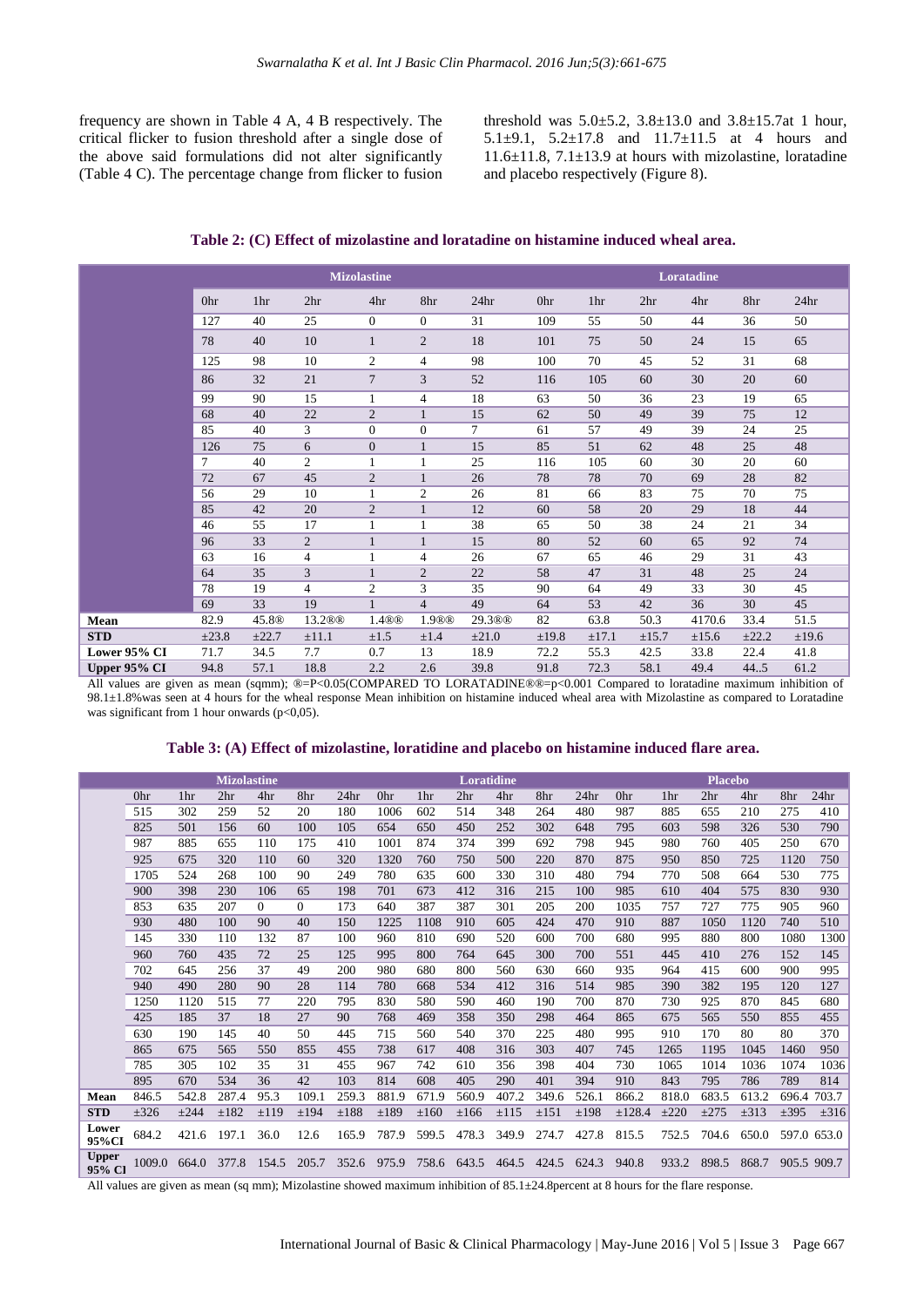**Mizolastine Placebo** 0hr 1hr 2hr 4hr 8hr 24hr 0hr 1hr 2hr 4hr 8hr 24hr 515 302 259 52 20 180 987 885 655 210 275 410 825 501 156 60 100 105 795 603 598 326 530 790 987 885 655 110 175 410 945 980 760 405 250 670 925 675 320 110 60 320 875 950 850 725 1120 750 1705 524 268 100 90 249 794 770 508 664 530 775 900 398 230 106 65 198 985 610 404 575 830 930 853 635 207 0 0 173 1035 757 727 775 905 960 930 480 100 90 40 150 910 887 1050 1120 740 510 145 330 110 132a 87 100 680 995 880 800 1080 1300 960 760 435 72 25 125 551 445 410 276 152 145 702 645 256 37 49 200 935 964 415 600 900 995 940 490 280 90 28 114 985 390 382 195 120 127 1250 1120 515 77 220 795 870 730 925 870 845 680 425 185 37 18 27 90 865 675 565 550 855 455

 190 145 40 50 445 995 910 170 80 80 370 675 565 550 855 455 745 1265 1195 1045 1460 950 305 102 35 31 455 730 1065 1014 1036 1074 1036 670 534 36 42 103 910 843 795 786 789 814 **MEAN** 846.5 542.88\*\$ 287.4\*\$ 95.3\*\$ 109.1\*\$ 259.3\*\$ 866.2 818.0 683.5 613.2 696.4 703.7 **STD** ±326 ±244 ±182 ±119 ±194 ±188 ±128.4 ±220 ±275 ±313 ±395 ±316

#### **Table 3: (B) Effect of mizolastine and placebo on histamine induced flare area.**

All values are given as mean(sqmm)\*=P<0.001(COMPARED TO BASELINE)\$=P<0.001COMPARED TO PLACEBO); Mean inhibition on histamine induced flare area was highly significant from 2 hours onwards upto 24 hours (p<0.001.).

#### **Table 3: (C) Effect loratidine and placebo on histamine induced flare area.**

**95% CI** 684.2 421.6 197.1 36.0 12.6 165.9 815.5 752.5 704.6 650.0 597.0 653.0

**95% CI** 1009.0 664.0 377.8 154.5 205.7 352.6 940.8 933.2 898.5 868.7 905.5 909.7

|                        |       |           |                 | <b>Loratidine</b> |       |                  |        |           |                 | <b>Placebo</b> |           |                  |
|------------------------|-------|-----------|-----------------|-------------------|-------|------------------|--------|-----------|-----------------|----------------|-----------|------------------|
|                        | 0hr   | 1hr       | 2 <sup>hr</sup> | 4hr               | 8hr   | 24 <sub>hr</sub> | 0hr    | 1hr       | 2 <sub>hr</sub> | 4hr            | 8hr       | 24 <sub>hr</sub> |
|                        | 1006  | 602       | 514             | 348               | 264   | 480              | 987    | 885       | 655             | 210            | 275       | 410              |
|                        | 654   | 650       | 450             | 252               | 302   | 648              | 795    | 603       | 598             | 326            | 530       | 790              |
|                        | 1001  | 874       | 374             | 399               | 692   | 798              | 945    | 980       | 760             | 405            | 250       | 670              |
|                        | 1320  | 760       | 750             | 500               | 220   | 870              | 875    | 950       | 850             | 725            | 1120      | 750              |
|                        | 780   | 635       | 600             | 330               | 310   | 480              | 794    | 770       | 508             | 664            | 530       | 775              |
|                        | 701   | 673       | 412             | 316               | 215   | 100              | 985    | 610       | 404             | 575            | 830       | 930              |
|                        | 640   | 387       | 387             | 301               | 205   | 200              | 1035   | 757       | 727             | 775            | 905       | 960              |
|                        | 1225  | 1108      | 910             | 605               | 424   | 470              | 910    | 887       | 1050            | 1120           | 740       | 510              |
|                        | 960   | 810       | 690             | 520               | 600   | 700              | 680    | 995       | 880             | 800            | 1080      | 1300             |
|                        | 995   | 800       | 764             | 645               | 300   | 700              | 551    | 445       | 410             | 276            | 152       | 145              |
|                        | 980   | 680       | 800             | 560               | 630   | 660              | 935    | 964       | 415             | 600            | 900       | 995              |
|                        | 780   | 668       | 534             | 412               | 316   | 514              | 985    | 390       | 382             | 195            | 120       | 127              |
|                        | 830   | 580       | 590             | 460               | 190   | 700              | 870    | 730       | 925             | 870            | 845       | 680              |
|                        | 768   | 469       | 358             | 350               | 298   | 464              | 865    | 675       | 565             | 550            | 855       | 455              |
|                        | 715   | 560       | 540             | 370               | 225   | 480              | 995    | 910       | 170             | 80             | 80        | 370              |
|                        | 738   | 617       | 408             | 316               | 303   | 407              | 745    | 1265      | 1195            | 1045           | 1460      | 950              |
|                        | 967   | 742       | 610             | 356               | 398   | 404              | 730    | 1065      | 1014            | 1036           | 1074      | 1036             |
|                        | 814   | 608       | 405             | 290               | 401   | 394              | 910    | 843       | 795             | 786            | 789       | 814              |
| <b>MEAN</b>            | 881.9 | 671.9     | 560.9           | 407.2             | 349.6 | 526.1            | 866.2  | 818.0     | 683.5           | 613.2          | 696.4     | 703.7            |
| <b>STD</b>             | ±189  | $\pm 160$ | ±166            | ±115              | ±151  | ±198             | ±128.4 | $\pm 220$ | $\pm 275$       | $\pm 313$      | $\pm$ 395 | $\pm 316$        |
| Lower<br>95% CI        | 787.9 | 599.5     | 478.3           | 349.9             | 274.7 | 427.8            | 815.5  | 752.5     | 704.6           | 650.0          | 597.0     | 653.0            |
| <b>Upper</b><br>95% CI | 975.9 | 758.6     | 643.5           | 464.5             | 424.5 | 624.3            | 940.8  | 933.2     | 898.5           | 868.7          | 905.5     | 909.7            |

All values are given as mean (sqmm) \*-p<0.001 compared to base line) \$=p<0.01 compared to placebo; \$\$=p<0.001(compared to placebo.) The mean inhibition on histamine induced response with Loratadine as compared to placebo was significant from 1 hour onwards up to 24 hours (P<0.01) for flare area.

Performance of digit letter substitution test after administration of each of the three treatments also did not

Lower<br>95% CI

**Upper**

show any significant effect (Table 5). An apparent reduction in substitution was seen with loratadine at 1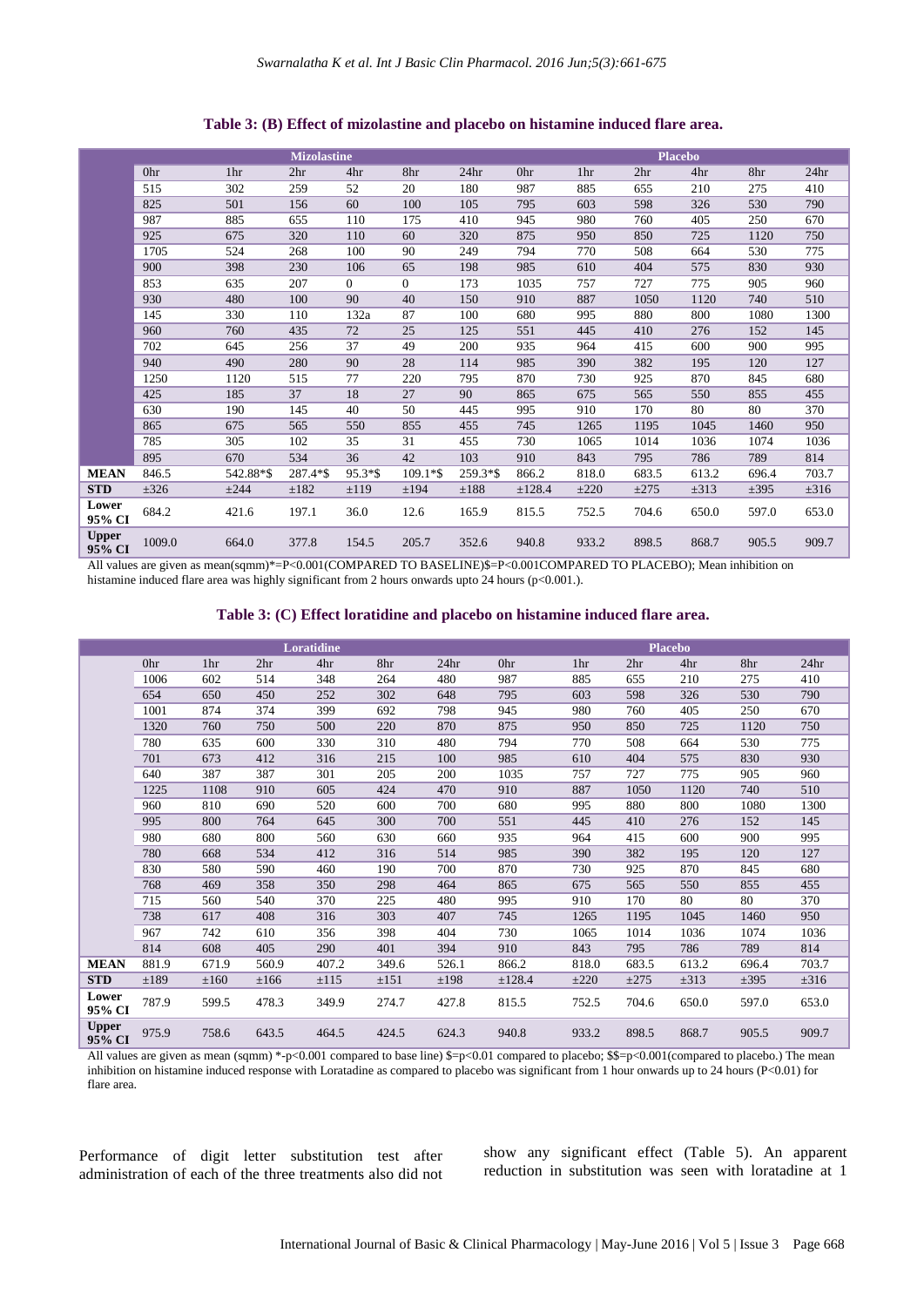hour  $(3.0 \pm 20.6\%)$  and 4 hours  $(3.8 \pm 20.5)$  and with placebo at all-time points  $2.3 \pm 11.1\%$  at 1 hour  $(5.7\pm15.6\%$  at 4 hours and  $4.4\pm17.7\%$  at 8 hours (Figure 9).

Similarly reduction which was seen in the performance of six letter cancellation test after administration of each of the three treatments was also insignificant (Table 6). This was minimal with mizolastine at 8 hours  $(1.0\pm 29.1\%)$ loratadine at 4 hours (5.4±22.5 and with placebo at all the time points- $(2.4 \pm 18.6\%)$  at 1 hour,  $1.8 \pm 21.6\%)$  at 4 hours and  $(0.7 \pm 19.1\%)$  at 8 hours (Figure 10).

| Table 4: Effect of mizolastine, loratidine and placebo on histamine induced Itch. |
|-----------------------------------------------------------------------------------|
|-----------------------------------------------------------------------------------|

|                        |                |                 |                 | <b>Mizolastine</b> |                |                  |                |                 | Loratidine      |                |                |                  |                 |                 |                 | <b>Placebo</b> |                |                  |
|------------------------|----------------|-----------------|-----------------|--------------------|----------------|------------------|----------------|-----------------|-----------------|----------------|----------------|------------------|-----------------|-----------------|-----------------|----------------|----------------|------------------|
|                        | 0hr            | 1 <sub>hr</sub> | 2 <sup>hr</sup> | 4hr                | 8hr            | 24 <sub>hr</sub> | 0hr            | 1 <sub>hr</sub> | 2 <sub>hr</sub> | 4hr            | 8hr            | 24 <sub>hr</sub> | 0hr             | 1 <sub>hr</sub> | 2 <sup>hr</sup> | 4hr            | 8hr            | 24 <sub>hr</sub> |
|                        | 3              | 4               | 4               | $\overline{4}$     | 4              | $\overline{4}$   | 24             | 8               | 10              | 20             | 18             | 5                | 8               | 20              | 14              | 16             | 18             | 10               |
|                        | 26             | 27              | $\overline{4}$  | 8                  | 5              | 6                | 26             | 21              | 17              | 21             | 28             | 31               | 26              | 28              | 26              | 17             | 24             | 13               |
|                        | 10             | 15              | 5               | 50                 | $\overline{c}$ | $\Omega$         | 7              | $\overline{4}$  | 3               | 3              | $\mathfrak{2}$ | $\overline{2}$   | 10              | 8               | 8               | 9              | 9              | 7                |
|                        | 5              | 3               | 4               | $\overline{0}$     | $\Omega$       | $\Omega$         | 20             | 25              | 15              | 18             | $\overline{4}$ | 15               | 5               | 5               | 4               | 5              | 6              | 5                |
|                        | $\overline{2}$ | $\overline{4}$  | 3               | 3                  | 3              | $\overline{2}$   | $\overline{c}$ | 2               | 2               | $\overline{c}$ | $\mathfrak{2}$ | 2                | 6               | 4               | 3               | $\overline{c}$ |                | 2                |
|                        | 5              | $\overline{2}$  | $\overline{7}$  | $\overline{2}$     | $\overline{4}$ | $\overline{4}$   | 5              | 25              | $\overline{c}$  | $\overline{7}$ | $\overline{2}$ |                  | 14              | 28              | 20              | 22             | 18             | 26               |
|                        | $\overline{2}$ | $\Omega$        | $\Omega$        | $\Omega$           | $\Omega$       | $\Omega$         | 9              | $\overline{4}$  | $\overline{4}$  | $\overline{c}$ | 1              | $\mathbf{1}$     | 3               | 3               | 3               | 5              | 7              | 7                |
|                        | $\overline{7}$ | $\overline{0}$  | $\overline{0}$  | $\Omega$           | $\Omega$       | $\Omega$         | $\mathbf{1}$   | $\Omega$        | $\Omega$        | $\Omega$       | $\Omega$       | $\Omega$         | $7\phantom{.0}$ | 6               | 5               | 3              | $\overline{2}$ | $\mathfrak{2}$   |
|                        | 5              | 4               | 3               |                    | 1              | $\Omega$         | 5              |                 | 5               | $\overline{c}$ | $\overline{c}$ |                  | 5               | $\Omega$        | 3               | $\overline{c}$ |                | $\overline{4}$   |
|                        |                | $\mathbf{1}$    | $\overline{0}$  | $\Omega$           | $\Omega$       | $\Omega$         | $\overline{2}$ | 5               | 12              | $\overline{2}$ |                | 3                | $\overline{2}$  | $\mathbf{1}$    | 5               | 3              | $\overline{2}$ | $\overline{4}$   |
|                        | $\mathbf{1}$   | 1               | 1               | 1                  | $\Omega$       | $\Omega$         | 1              | $\Omega$        | $\overline{c}$  | $\Omega$       | $\Omega$       | $\Omega$         | $\overline{c}$  | 3               | 6               | 3              | 4              | 1                |
|                        | 3              | $\overline{2}$  |                 | $\Omega$           | $\Omega$       | $\overline{c}$   | $\overline{2}$ | 3               | $\Omega$        | $\overline{2}$ | $\Omega$       | $\Omega$         | 3               | 5               | 8               | 6              | $\overline{4}$ | 6                |
|                        | 22             | 10              | 32              | 10                 | 10             | 15               | 42             | 17              | 10              | 5              | 4              | 3                | 22              | 18              | 20              | 24             | 26             | 24               |
|                        | 13             | $\tau$          | 5               | 6                  | $\overline{4}$ | 3                | 22             | $\mathbf{1}$    | $\overline{2}$  | 15             | $\overline{2}$ | $\overline{2}$   | 13              | 6               | 8               | 6              | $\overline{4}$ | $\overline{4}$   |
|                        | 20             | 10              | 10              | 6                  | 4              | 19               | 15             | 5               | 15              | $\Omega$       | 5              | $\Omega$         | 20              | 25              | 29              | 26             | 28             | 24               |
|                        | 3              | $\mathbf{1}$    | $\overline{2}$  | 5                  | 5              | 5                | $\overline{2}$ | $\overline{2}$  | 5               | 5              | 6              | 4                | 5               | $\overline{4}$  | 4               | 3              | 6              | 3                |
|                        | 15             | 5               | 10              | $\mathbf{0}$       | 5              | 5                | 5              |                 | $\overline{c}$  | 1              | $\Omega$       | $\Omega$         | 15              | 11              | 4               | 3              | 4              | 12               |
|                        | 19             | 10              | 15              | $\overline{2}$     | 5              | $\overline{7}$   | 15             | $7\phantom{.0}$ | 10              | 3              | 6              | $\tau$           | 19              | 18              | 9               | 5              | $\overline{4}$ | 10               |
| <b>MEAN</b>            | 9.0            | 5.9             | 5.9             | 2.9                | 2.9            | 4                | 11.4           | 7.3             | 6.4             | 6              | 4.6            | 4.3              | 10.3            | 10.7            | 9.9             | 8.9            | 9.3            | 9.1              |
| <b>STD</b>             | $\pm 8.1$      | $\pm 6.7$       | ±7.7            | $\pm 3.1$          | $\pm 2.7$      | $\pm 5.3$        | $\pm 11.5$     | $\pm 8.5$       | ±5.6            | ±7.2           | ±7.2           | ±7.6             | ±7.5            | $\pm 9.5$       | $\pm 8.3$       | $\pm 8.2$      | $\pm 9.1$      | ±7.9             |
| Lower<br>95% CI        | 5.0            | 2.5             | 2.1             | 1.4                | 1.5            | 1.4              | 5.7            | 3.0             | 3.7             | 2.4            | 1.0            | 0.5              | 6.5             | 6.0             | 5.8             | 4.8            | 4.8            | 5.2              |
| <b>Upper</b><br>95% CI | 13.0           | 9.2             | 9.7             | 4.5                | 4.3            | 6.6              | 17.1           | 11.6            | 9.2             | 9.6            | 8.2            | 8.1              | 14.0            | 15.4            | 14.1            | 13.0           | 13.9           | 13.1             |

Mean inhibition on histamine induced itch with Mizolastine was significant as compared to placebo from 4 hours onwards and persisted up to 24 hours(p<0.05). The maximum inhibition of 58.6±54.2 percent was seen at 8 hours for the itch response

#### **Table 4: (A) Effect of mizolastine, loratidine and placebo on critical flicker to fusion frequency.**

|                          |           |           |                    |           |           |           | <b>Flicker to fusion</b> |           |           |           |                |           |
|--------------------------|-----------|-----------|--------------------|-----------|-----------|-----------|--------------------------|-----------|-----------|-----------|----------------|-----------|
|                          |           |           | <b>Mizolastine</b> |           |           |           | Loratidine               |           |           |           | <b>Placebo</b> |           |
|                          | 0hr       | 1hr       | 4hr                | 8hr       | 0hr       | 1hr       | 4hr                      | 8hr       | 0hr       | 1hr       | 4hr            | 8hr       |
|                          | 23.3      | 23.2      | 22.5               | 22.8      | 23.6      | 23.4      | 23.2                     | 23.3      | 23.4      | 23.2      | 23.0           | 23.1      |
|                          | 23.3      | 23.3      | 22.8               | 23.2      | 23.8      | 23.5      | 23.5                     | 23.3      | 23.6      | 23.6      | 23.1           | 23.5      |
|                          | 23.4      | 23.3      | 22.7               | 23.6      | 24.4      | 23.5      | 23.7                     | 23.6      | 23.9      | 23.0      | 23.2           | 23.1      |
|                          | 23.4      | 23.3      | 23.4               | 22.8      | 23.5      | 23.6      | 23.8                     | 23.7      | 23.5      | 23.5      | 23.7           | 23.8      |
|                          | 23.5      | 23.5      | 23.6               | 23.4      | 23.4      | 23.5      | 23.7                     | 22.8      | 23.5      | 23.6      | 23.6           | 23.5      |
|                          | 23.3      | 23.3      | 23.6               | 22.3      | 24.1      | 23.4      | 23.7                     | 23.8      | 23.7      | 23.7      | 24             | 22.9      |
| <b>MEAN</b>              | 23.4      | 23.3      | 23.1               | 23        | 23.8      | 23.5      | 23.6                     | 23.4      | 23.6      | 23.4      | 23.4           | 23.4      |
| <b>STD</b>               | $\pm$ o.1 | $\pm 0.1$ | $\pm 0.5$          | $\pm 0.5$ | $\pm 0.4$ | $\pm 0.1$ | $\pm 0.2$                | $\pm 0.4$ | $\pm 0.2$ | $\pm 0.3$ | $\pm 0.4$      | $\pm 0.4$ |
| Lower 95% CI             | 23.3      | 23.2      | 22.6               | 22.5      | 23.4      | 23.4      | 23.4                     | 23        | 23.4      | 23.1      | 23.0           | 22.9      |
| <b>Upper 95% CI</b> 23.5 |           | 23.4      | 23.6               | 23.5      | 24.2      | 23.6      | 23.8                     | 23.8      | 23.8      | 23.7      | 23.8           | 23.6      |

All values are given as mean(Hz/Sec); No change significantly in critical flicker to fusionfrequency with Mizolastine,Loratidine and Placebo.

The effect after administration of mizolastine, loratadine and placebo on card sorting test also did not show any significant effect (Table 7, Figure 11). The percentage

change from card sorting test was 1.1±30.8, 12.8±28.3 and 0.7±17.5 at 1hour, 4.518.0, 14.7±38.2 and 0.5±15.9 at 4 hours, 1.9±23.7, 12.4±38.4 and -0.8±16.2 at 8 Hours with mizolastine loratadine and placebo respectively.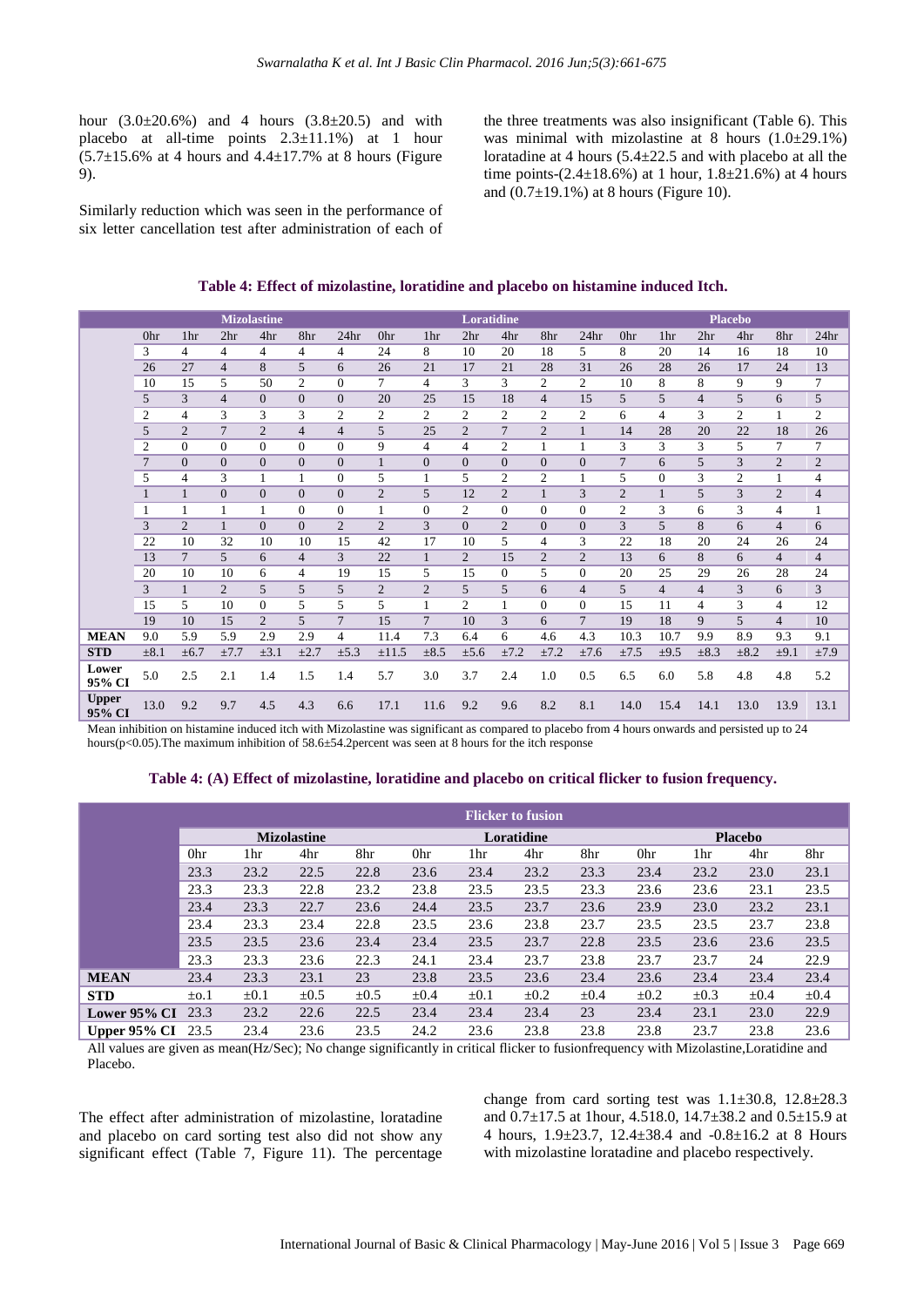|                          |           |           |                    |           |           |           | <b>Fusion to flicker</b> |           |           |                |           |           |
|--------------------------|-----------|-----------|--------------------|-----------|-----------|-----------|--------------------------|-----------|-----------|----------------|-----------|-----------|
|                          |           |           | <b>Mizolastine</b> |           |           |           | Loratidine               |           |           | <b>Placebo</b> |           |           |
|                          | 0hr       | 1hr       | 4hr                | 8hr       | 0hr       | 1hr       | 4hr                      | 8hr       | 0hr       | 1hr            | 4hr       | 8hr       |
|                          | 33        | 33.1      | 33.6               | 34.5      | 35.1      | 33.9      | 33.9                     | 33.9      | 34.1      | 34.2           | 34.5      | 35.6      |
|                          | 33        | 33.7      | 33.5               | 35.8      | 34.5      | 34.9      | 34.2                     | 34.2      | 33.8      | 34.2           | 33.5      | 33.5      |
|                          | 32.9      | 33.8      | 33.5               | 33.6      | 33.5      | 33.6      | 34.3                     | 34.3      | 33.2      | 34.1           | 33.9      | 33.9      |
|                          | 33.4      | 34.3      | 33.4               | 33.5      | 31.6      | 33.5      | 34.7                     | 34.7      | 32.5      | 34.4           | 35        | 35        |
|                          | 33.6      | 33.3      | 33.3               | 33.2      | 33.5      | 34.1      | 34.0                     | 34.0      | 33.6      | 33.4           | 33.4      | 33.5      |
|                          | 33.6      | 33.9      | 33.4               | 33.6      | 36.2      | 33.9      | 34.0                     | 34.0      | 34.9      | 32.5           | 32.6      | 32.8      |
| <b>MEAN</b>              | 33.3      | 33.7      | 33.5               | 34.0      | 34.1      | 34.0      | 34.2                     | 34.2      | 33.7      | 33.8           | 33.8      | 33.7      |
| <b>STD</b>               | $\pm 0.3$ | $\pm 0.4$ | $\pm 0.1$          | $\pm 1.0$ | $\pm 1.6$ | $\pm 0.5$ | $\pm 0.3$                | $\pm 0.3$ | $\pm 0.8$ | $\pm 0.7$      | $\pm 0.7$ | $\pm 0.8$ |
| Lower $95%$<br><b>CI</b> | 32.9      | 33.2      | 33.3               | 33.0      | 32.4      | 33.5      | 33.9                     | 33.9      | 32.8      | 33.0           | 32.9      | 32.9      |
| <b>Upper 95%</b><br>CI   | 33.6      | 34.1      | 33.6               | 35.1      | 35.8      | 34.5      | 34.5                     | 34.5      | 34.5      | 34.6           | 34.7.     | 35.2      |

## **Table 4: (B) Effect of mizolastine, loratidine and placebo on critical fusion to flicker frequency.**

All values are given as mean (Hz/Sec); The percentage change from flicker to fusion threshold was  $5.0\pm5.2$ ,  $3.8\pm13.0$  and  $3.8\pm15.7$  at 1 hour,  $5.1\pm9.1$ , 5.2±17.8 and 11.7± 11.5 at 4 hours and 11.6±11.8, 7.1±13.9 at hours with Mizolastine, Loratadine and placebo respectively.

#### **Table 4: (C) Effect of mizolastine, loratidine and placebo on critical flicker fusion threshold.**

|                        |           |           | <b>Mizolastine</b> |           |           |           | <b>Loratidine</b> |           |      |      | <b>Placebo</b> |           |
|------------------------|-----------|-----------|--------------------|-----------|-----------|-----------|-------------------|-----------|------|------|----------------|-----------|
|                        | 0hr       | 1hr       | 4hr                | 8hr       | 0hr       | 1hr       | 4hr               | 8hr       | 0hr  | 1hr  | 4hr            | 8hr       |
|                        | 9.7       | 9.9       | 11.1               | 11.7      | 11.5      | 10.5      | 10.7              | 10.6      | 10.7 | 11.0 | 11.5           | 12.5      |
|                        | 9.7       | 10.4      | 10.7               | 12.6      | 10.7      | 11.5      | 10.7              | 10.9      | 10.2 | 10.6 | 10.4           | 10.0      |
|                        | 9.5       | 10.5      | 10.9               | 10        | 9.1       | 10.1      | 10.6              | 10.7      | 9.3  | 11.1 | 10.7           | 10.8      |
|                        | 9.0       | 11.0      | 10.0               | 10.7      | 8.1       | 9.9       | 10.9              | 11        | 9.0  | 10.9 | 11.3           | 11.2      |
|                        | 10.1      | 9.8       | 9.7                | 9.8       | 10.1      | 10.6      | 10.3              | 11.2      | 10.1 | 9.8  | 9.8            | 10.0      |
|                        | 10.3      | 10.6      | 9.8                | 11.3      | 12.1      | 10.5      | 10.3              | 10.2      | 11.2 | 8.8  | 8.6            | 9.9       |
| <b>MEAN</b>            | 9.9       | 10.4      | 10.4               | 11        | 10.3      | 10.5      | 10.6              | 10.8      | 10.1 | 10.4 | 10.4           | 10.7      |
| <b>STD</b>             | $\pm 0.3$ | $\pm 0.5$ | $\pm 0.6$          | $\pm 1.1$ | $\pm 1.5$ | $\pm 0.5$ | $\pm 0.2$         | $\pm 0.4$ | ±0.8 | ±0.9 | $\pm 1.1$      | $\pm 1.0$ |
| Lower<br>95% CI        | 9.6       | 9.9       | 9.7                | 9.9       | 8.7       | 10        | 10.3              | 10.4      | 9.2  | 9.4  | 9.3            | 9.6       |
| <b>Upper</b><br>95% CI | 10.2      | 10.8      | 11.0               | 12.1      | 11.8      | 11        | 10.8              | 11.1      | 10.9 | 11.3 | 11.5           | 11.7      |

All values are given as mean (Hz/Sec); The critical flicker to fusion threshold after a single dose of the above said formulations did not alter significantly.



## **Figure 1: Mean % change of mizolastine, loratadine and placebo on histamine induced wheal.**

Mean inhibition on histamine induced wheal response with mizolastine was highly significant as compared to placebo from 1 hour onwards and persisted even up to 24 hours (p<0.001).



#### **Figure 2: Mean % change of mizolastine, loratadine and placebo on histamine induced flare.**

The mean inhibition on histamine induced flare area was highly significant from 2 hours onwards up to 24 hours  $(p<0.001)$ .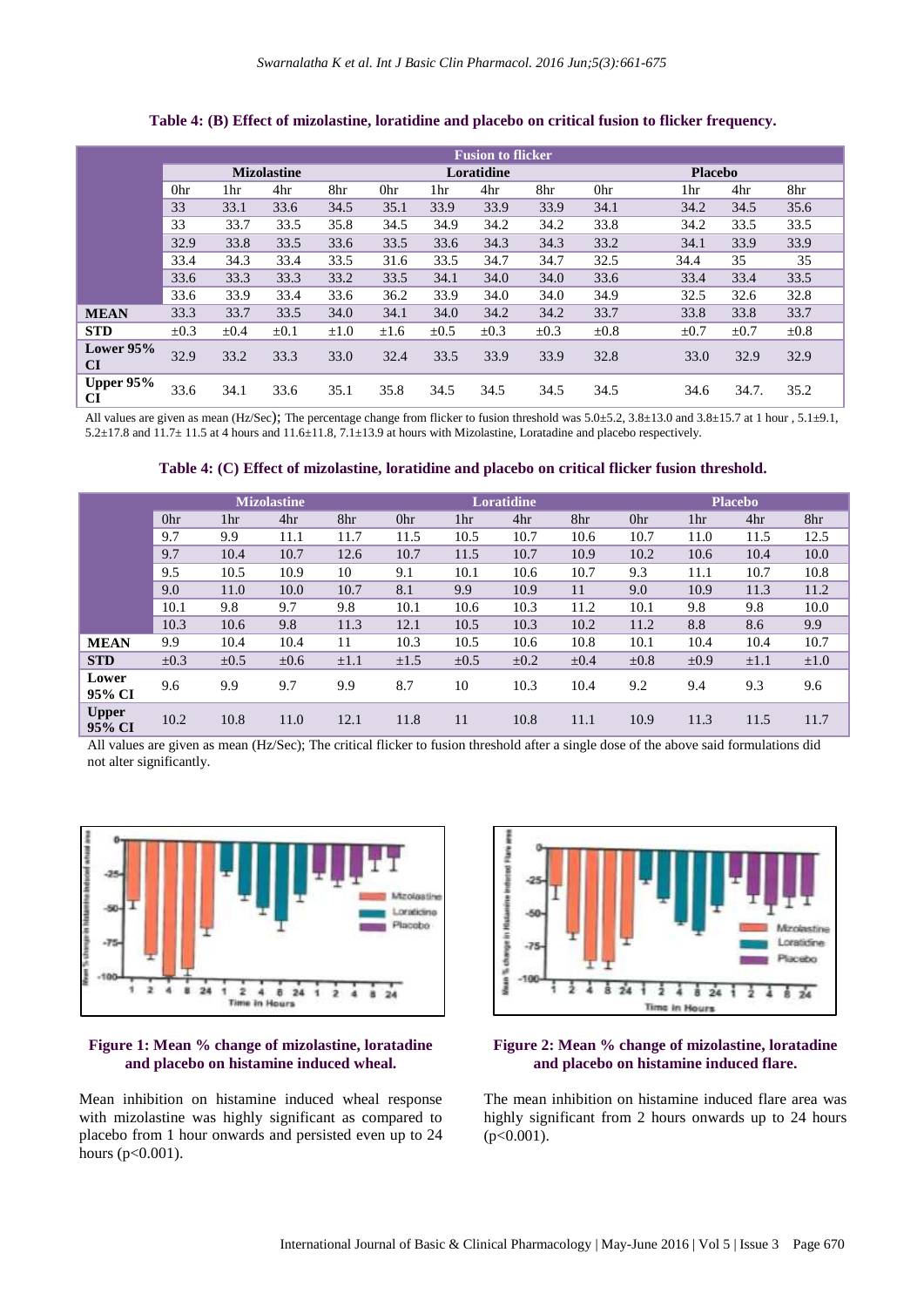|                 |           |      | <b>Mizolastine</b> |           |            |           | Loratidine |      |            | <b>Placebo</b> |           |           |
|-----------------|-----------|------|--------------------|-----------|------------|-----------|------------|------|------------|----------------|-----------|-----------|
|                 | 0hr       | 1hr  | 4hr                | 8hr       | 0hr        | 1hr       | 4hr        | 8hr  | 0hr        | 1hr            | 4hr       | 8hr       |
|                 | 42.0      | 37.3 | 42.0               | 41.7      | 38.0       | 45.0      | 40.0       | 35.3 | 38.3       | 46.0           | 44.6      | 46.5      |
|                 | 46.0      | 42.3 | 39.0               | 36.0      | 70.3       | 69.6      | 45.3       | 73.0 | 53.3       | 54.6           | 52.6      | 54.3      |
|                 | 43.3      | 36.6 | 34.6               | 55.6      | 41.0       | 55.0      | 65.0       | 44.0 | 37.0       | 39.3           | 48.3      | 46.0      |
|                 | 71.0      | 58.7 | 54.3               | 45.3      | 65.0       | 41.0      | 58.0       | 59.3 | 51.0       | 43.0           | 41.6      | 43.3      |
|                 | 56.6      | 46.3 | 44.3               | 58.3      | 46.0       | 43.0      | 48.3       | 43.0 | 36.6       | 39.3           | 43.0      | 46.0      |
|                 | 54.6      | 59.0 | 51.0               | 47.6      | 39.0       | 44.0      | 47.7       | 42.0 | 60.6       | 52.0           | 64.6      | 42.0      |
|                 | 61.0      | 52.3 | 49.0               | 46.3      | 53.0       | 44.3      | 57.3       | 48.0 | 55.3       | 53.3           | 54.0      | 52.6      |
|                 | 37.6      | 44.0 | 36.6               | 36.6      | 49.0       | 50.6      | 50.3       | 38.0 | 38.6       | 50.0           | 56.3      | 54.0      |
|                 | 59.6      | 65.0 | 62.6               | 59.3      | 57.6       | 59.8      | 59.0       | 62.0 | 55.3       | 54.0           | 58.6      | 56.6      |
|                 | 57.3      | 53.6 | 54.6               | 55.6      | 45.0       | 50.3      | 60.6       | 59.0 | 47.0       | 42.3           | 43.3      | 46.6      |
|                 | 59.0      | 55.0 | 55.0               | 56.0      | 65.3       | 61.6      | 61.0       | 63.3 | 77.6       | 77.6           | 68.0      | 57.6      |
|                 | 53.3      | 61.0 | 56.6               | 56.0      | 44.6       | 63.0      | 40.0       | 38.3 | 57.3       | 60.0           | 57.3      | 58.6      |
|                 | 60.6      | 55.3 | 58.6               | 57.3      | 44.3       | 61.6      | 51.0       | 57.0 | 44.6       | 48.3           | 47.0      | 49.3      |
|                 | 54.6      | 51.0 | 53.3               | 51.6      | 57.6       | 57.0      | 58.0       | 66.6 | 45.0       | 44.6           | 50.0      | 47.6      |
|                 | 55.6      | 57.3 | 57.3               | 52.6      | 48.6       | 47.0      | 48.0       | 40.6 | 52.6       | 53.8           | 54.6      | 58.3      |
|                 | 71.0      | 68.0 | 72.0               | 71.6      | 66.0       | 52.0      | 54.0       | 56.6 | 67.0       | 74.0           | 76.0      | 76.3      |
|                 | 51.3      | 49.0 | 49.0               | 47.0      | 60.0       | 55.0      | 62.0       | 55.0 | 58.6       | 59.6           | 53.0      | 56.8      |
|                 | 45.3      | 44.0 | 45.3               | 46.0      | 65.6       | 60.0      | 61.6       | 64.0 | 58.3       | 55.0           | 57.0      | 58.3      |
| <b>MEAN</b>     | 54.4      | 52.0 | 50.8               | 51.1      | 53.1       | 53.3      | 52.7       | 52.5 | 51.9       | 52.6           | 53.9      | 52.8      |
| <b>STD</b>      | $\pm 9.1$ | ±9.0 | ±9.5               | $\pm 8.8$ | $\pm 10.5$ | $\pm 8.2$ | ±7.7       | 11.5 | $\pm 11.0$ | $\pm 10.5$     | $\pm 9.1$ | $\pm 8.1$ |
| Lower 95%<br>CI | 49.9      | 47.5 | 46.1               | 46.7      | 47.9       | 49.2      | 49.5       | 47.8 | 46.8       | 47.4           | 49.3      | 48.8      |
| Upper 95%<br>CI | 59.0      | 56.4 | 55.6               | 55.5      | 58.3       | 57.4      | 57.5       | 58.2 | 57.4       | 57.8           | 58.4      | 56.9      |

**Table 5: Effect of mizolastine, loratidine and placebo on digit letter substitution test.**

Mean values (digit substituted in 90 seconds)  $p = (not significant)$ ; Did not show any significant effect

|  | <b>Mizolastine</b> |                 |            |       | Loratidine |                 |           |           | <b>Placebo</b> |                 |            |       |  |
|--|--------------------|-----------------|------------|-------|------------|-----------------|-----------|-----------|----------------|-----------------|------------|-------|--|
|  | 0hr                | 1 <sup>hr</sup> | 4hr        | 8hr   | 0hr        | 1 <sub>hr</sub> | 4hr       | 8hr       | 0hr            | 1 <sub>hr</sub> | 4hr        | 8hr   |  |
|  | 28.0               | 22.3            | 17.6       | 18.67 | 15.3       | 13              | 18.7      | 19.3      | 19.6           | 16.6            | 18.0       | 18.6  |  |
|  | 20.0               | 17.6            | 32.0       | 15.67 | 38.3       | 31.0            | 38.7      | 16.3      | 29.6           | 29.0            | 35.6       | 17.3  |  |
|  | 22.0               | 13.3            | 16.3       | 20.6  | 21.3       | 25.3            | 27.3      | 33.3      | 18.3           | 20.3            | 20.0       | 20.0  |  |
|  | 44.0               | 42.0            | 13.3       | 19.6  | 45.6       | 32.6            | 40.0      | 35.0      | 19.0           | 16.3            | 16.6       | 15.6  |  |
|  | 22.6               | 17.6            | 32.3       | 38.0  | 21.6       | 22.6            | 20.0      | 25.0      | 15.0           | 19.3            | 21.3       | 16.3  |  |
|  | 32.3               | 25.0            | 29.3       | 39.3  | 16.6       | 14.6            | 18.6      | 29.6      | 25.3           | 19.0            | 22.6       | 22.6  |  |
|  | 40.0               | 30.6            | 34.3       | 41.6  | 35.3       | 35.3            | 1 8.3     | 35.0      | 31.3           | 39.3            | 44.0       | 39.6  |  |
|  | 31.6               | 23.6            | 33.0       | 39.6  | 26.6       | 31.6            | 25.6      | 31.0      | 36.0           | 40.3            | 44.0       | 43.6  |  |
|  | 38.6               | 36.6            | 38.0       | 39.0  | 39.0       | 45.0            | 46.6      | 32.3      | 39.0           | 39.3            | 42.3       | 35.3  |  |
|  | 33.0               | 33.3            | 36.0       | 39.6  | 36.6       | 31.0            | 28.6      | 34.7      | 38.0           | 40.3            | 40.6       | 46.3  |  |
|  | 43.3               | 37.3            | 32.3       | 30.3  | 41.3       | 40.3            | 36.0      | 33.6      | 35.3           | 40.0            | 33.0       | 34.0  |  |
|  | 38.0               | 34.0            | 37.6       | 45.6  | 41.0       | 34.6            | 33.3      | 40.0      | 56.0           | 57.3            | 39.0       | 42.0  |  |
|  | 46.0               | 20.3            | 33.6       | 31.0  | 21.0       | 36.6            | 32.6      | 22.0      | 33.6           | 22.3            | 30.6       | 32.0  |  |
|  | 52.0               | 45.3            | 36.6       | 49.3  | 34.0       | 41.0            | 35.3      | 39.6      | 29.3           | 32.3            | 26.3       | 36.0  |  |
|  | 56.3               | 48.0            | 35.0       | 59.0  | 21.0       | 19.0            | 18.3      | 16.3      | 22.0           | 31.0            | 26.0       | 28.3  |  |
|  | 32.6               | 55.0            | 56.0       | 43.0  | 31.6       | 23.0            | 48.0      | 39.6      | 53.0           | 49.0            | 53.3       | 54.0  |  |
|  | 32.3               | 39.3            | 56.0       | 31.3  | 35.3       | 23.0            | 29.6      | 21.6      | 39.0           | 36.0            | 23.0       | 33.3  |  |
|  | 27.6               | 25.0            | 27.3       | 29.9  | 31.0       | 29.0            | 33.6      | 33.6      | 36.0           | 34.6            | 34.0       | 38.3  |  |
|  | 35.6               | 31.5            | 33.1       | 35.1  | 30.8       | 29.8            | 31.6      | 28.8      | 32.0           | 32.4            | 31.7       | 31.8  |  |
|  | $\pm 10.1$         | $11.7\pm$       | $\pm 11.1$ | ±11.5 | $\pm 9.4$  | $\pm 8.8$       | $\pm 9.1$ | $\pm 8.2$ | $\pm 11.2$     | $\pm 11.7$      | $\pm 10.6$ | ±11.4 |  |
|  | 30.5               | 25.6            | 29.3       | 26.1  | 25.4       | 27.1            | 24.7      | 26.4      | 26.6           | 26.4            | 26.4       | 26.2  |  |
|  | 40.6               | 37.3            | 38.7       | 40.8  | 35.6       | 34.2            | 36.2      | 32.9      | 37.6           | 38.2            | 37.0       | 37.6  |  |

Mean values (digit substituted in 90 seconds)  $p = (not significant)$ ; Six letter cancellation test after administration of each of the three mizolastine, loratadine, placebo treatments was also insignificant.

None of the treatments used in the present evaluation showed any noticeable change in salivary flow. The effect of the treatments on salivary flow was insignificant (Table 8). An apparently insignificant decrease of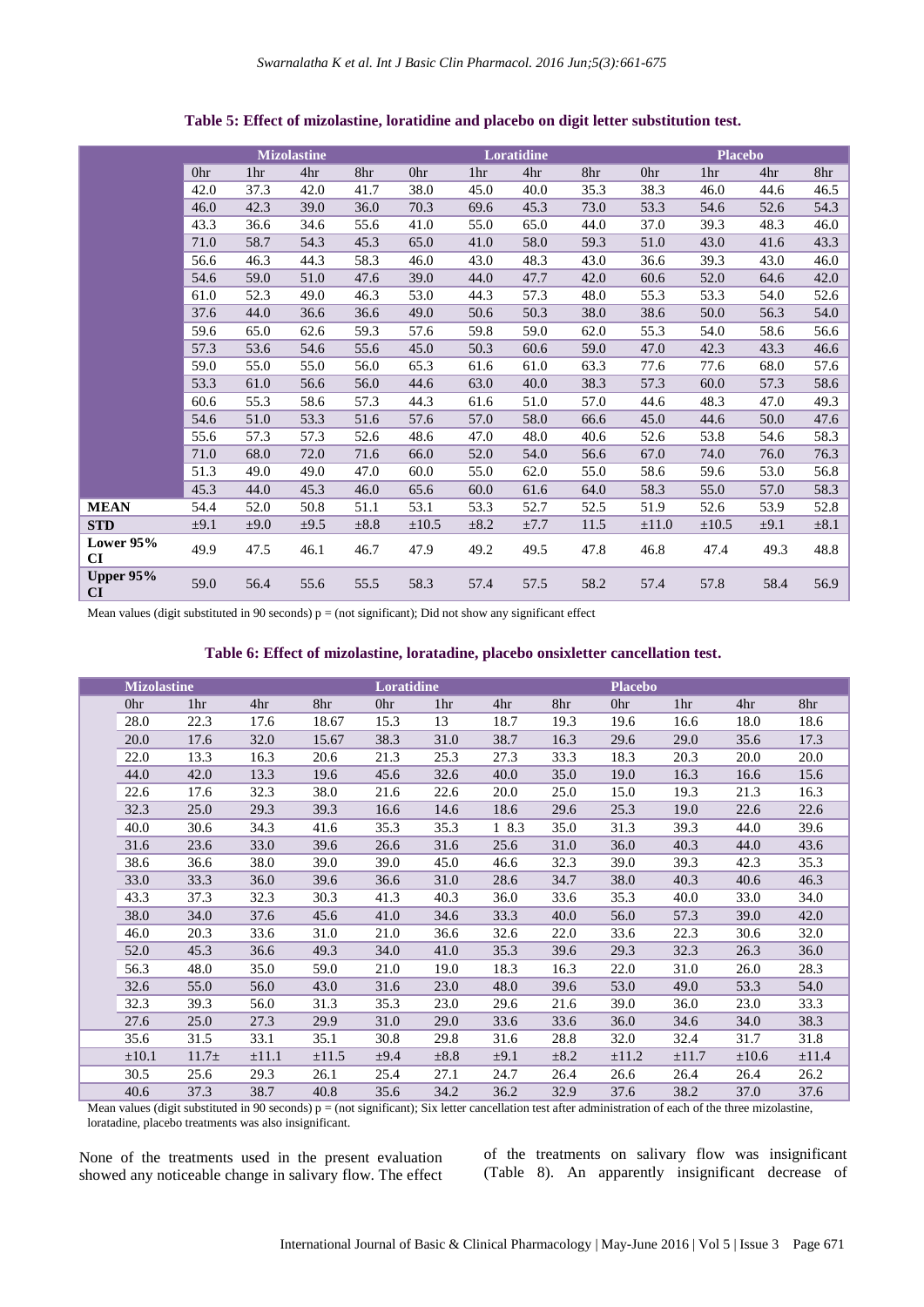1.0±22.95% (Figure 12) in salivary flow was seen with Loratadine at 1 hour only. However, salivary flow remained unaffected at all the other time points with mizolastine, loratadine, and placebo.

|              |            |                 | <b>Mizolastine</b> |            |            |            | <b>Loratadine</b> |            | <b>Placebo</b> |                 |            |            |
|--------------|------------|-----------------|--------------------|------------|------------|------------|-------------------|------------|----------------|-----------------|------------|------------|
|              | 0hr        | 1 <sub>hr</sub> | 4hr                | 8hr        | 0hr        | 1hr        | 4hr               | 8hr        | 0hr            | 1 <sup>hr</sup> | 4hr        | 8hr        |
|              | 48.3       | 44.6            | 53.3               | 54.3       | 56.6       | 57.6       | 66.0              | 66.0       | 31.0           | 33.3            | 32.3       | 30.6       |
|              | 78.3       | 69.0            | 76.6               | 76.6       | 24.0       | 33.3       | 45.0              | 46.0       | 42.3           | 43.0            | 53.3       | 46.0       |
|              | 68.3       | 66.3            | 70.0               | 66.0       | 24.2       | 43.0       | 47.0              | 49.3       | 53.0           | 49.3            | 58.6       | 58.6       |
|              | 45.3       | 35.6            | 45.6               | 33.7       | 32.5       | 41.3       | 48.3              | 46.6       | 71.6           | 70.0            | 66.0       | 65.6       |
|              | 33.7       | 33.3            | 34.0               | 35.0       | 54.0       | 49.3       | 40.7              | 47.6       | 57.2           | 61.0            | 63.3       | 46.6       |
|              | 53.3       | 46.6            | 48.3               | 43.3       | 50.0       | 66.0       | 54.2              | 68.3       | 40.6           | 39.0            | 34.3       | 31.0       |
|              | 56.3       | 56.6            | 57.0               | 49.0       | 60.0       | 52.0       | 61.6              | 53.3       | 54.3           | 51.6            | 52.6       | 54.0       |
|              | 58.6       | 62.3            | 71.6               | 60.0       | 68.2       | 60.0       | 60.0              | 67.3       | 60.6           | 59.3            | 65.3       | 65.6       |
|              | 31.3       | 65.6            | 48.6               | 55.6       | 53.3       | 56.0       | 54.3              | 49.0       | 45.3           | 51.0            | 52.6       | 54.6       |
|              | 57.0       | 57.3            | 56.0               | 55.4       | 45.0       | 39.0       | 37.0              | 39.6       | 57.0           | 53.6            | 55.6       | 61.3       |
|              | 50.3       | 60.6            | 57.6               | 57.6       | 36.0       | 65.0       | 65.6              | 53.3       | 63.0           | 45.3            | 35.6       | 49.0       |
|              | 45.0       | 47.3            | 52.6               | 56.6       | 56.0       | 55.0       | 65.6              | 51.0       | 57.0           | 56.6            | 57.0       | 56.0       |
|              | 72.3       | 46.3            | 58.0               | 44.6       | 49.0       | 50.0       | 53.6              | 51.0       | 67.7           | 76.6            | 78.6       | 69.0       |
|              | 48.6       | 59.0            | 43.0               | 59.6       | 55.0       | 55.0       | 56.3              | 39.3       | 65.6           | 43.0            | 56.3       | 59.3       |
|              | 47.6       | 32.0            | 47.0               | 41.3       | 71.0       | 80.0       | 61.3              | 76.3       | 50.6           | 54.2            | 41.6       | 45.6       |
|              | 50.3       | 67.0            | 59.0               | 61.3       | 70.0       | 70.3       | 58.5              | 52.6       | 55.3           | 56.0            | 55.0       | 44.3       |
|              | 66.3       | 52.0            | 69.0               | 47.6       | 60.6       | 62.6       | 43.0              | 43.6       | 44.3           | 67.0            | 42.6       | 61.3       |
|              | 69.3       | 53.3            | 54.6               | 77.6       | 52.6       | 51.6       | 55.6              | 56.0       | 52.3           | 52.0            | 56.3       | 57.6       |
| <b>MEAN</b>  | 54.5       | 53.0            | 55.7               | 54.2       | 51.0       | 54.1       | 54.1              | 53.1       | 53.8           | 53.5            | 53.2       | 53.0       |
| <b>STD</b>   | $\pm 12.7$ | $\pm 11.7$      | $\pm 10.9$         | $\pm 12.3$ | $\pm 14.1$ | $\pm 11.6$ | $\pm 8.9$         | $\pm 10.2$ | $\pm 10.3$     | $\pm 10.9$      | $\pm 12.1$ | $\pm 11.0$ |
| Lower 95% CI | 48.1       | 47.2            | 50.2               | 48.1       | 44.0       | 49.0       | 49.7              | 48.0       | 48.7           | 48.1            | 47.2       | 47.5       |
| Upper 95% CI | 60.8       | 58.8            | 61.1               | 60.3       | 58.0       | 60.6       | 58.5              | 58.2       | 59.0           | 58.9            | 59.2       | 58.5       |

**Table 7: Effect of mizolastine, loratadine, and placeboon card sorting test.**

All values are given as mean ( time in seconds to sort 52 cards) p-not significant; Mizolastine Loratadine and placebo on card sorting test did not show any significant effect.



#### **Figure 3: Mean % change of mizolastine, loratadine and placebo on histamine induced itch.**

Itch response was significantly inhibited at all the time points  $(p<0.05)$  and at 2, 4, 8, and 24 hours with mizolastine and loratadine.

The systolic blood pressure, diastolic blood pressure, heart rate, respiratory rate and temperature were recorded at base line and one hour, 2 hours, 4 hours, 8 hours and 24 hours after administration of mizoastine, loratadine, and

placebo. None of the test drugs studied produced any alteration in vital parameters in healthy subjects.



## **Figure 4: Mean % change of mizolastine, loratadine and placebo on histamine induced sedation.**

There was no significant change in mean effect on sedation.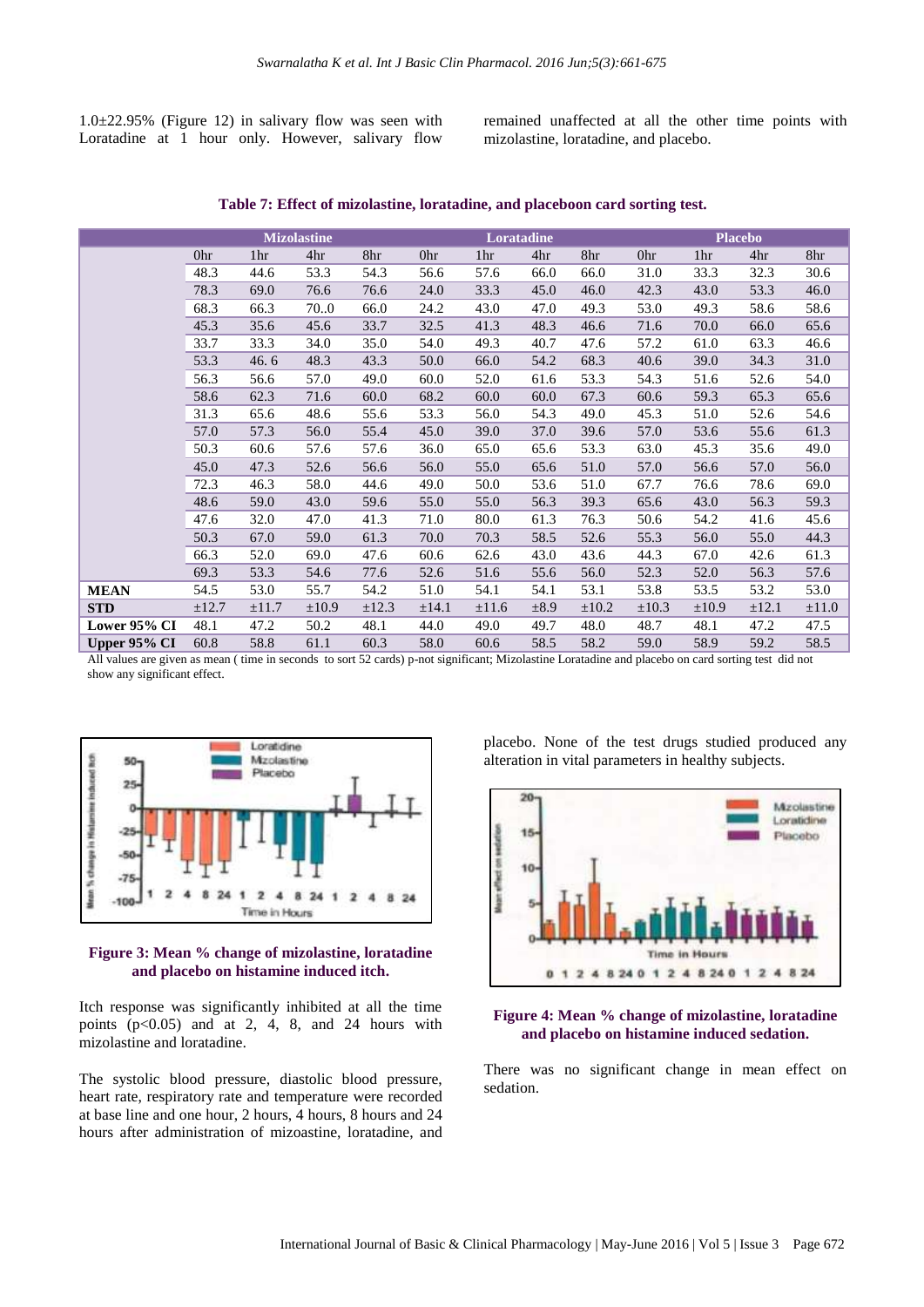|                        |           |                 | <b>Mizolastine</b> |           |           |      | Loratadine      |           | <b>Placebo</b> |                 |                 |           |  |
|------------------------|-----------|-----------------|--------------------|-----------|-----------|------|-----------------|-----------|----------------|-----------------|-----------------|-----------|--|
|                        | 0hr       | 1 <sup>hr</sup> | 2 <sup>hr</sup>    | 4hr       | 0hr       | 1hr  | 2 <sup>hr</sup> | 4hr       | 0hr            | 1 <sub>hr</sub> | 2 <sup>hr</sup> | 4hr       |  |
|                        | 0.71      | 0.40            | 0.66               | 0.65      | 0.68      | 0.44 | 1.06            | 0.69      | 1.09           | 1.11            | 0.89            | 1.07      |  |
|                        | 1.31      | 1.04            | 0.76               | 0.92      | 0.45      | 0.43 | 0.58            | 0.66      | 1.22           | 1.33            | 0.73            | 1.46      |  |
|                        | 1.56      | 1.00            | 0.78               | 2.16      | 0.55      | 0.50 | 0.68            | 0.99      | 0.27           | 0.43            | 0.31            | 0.34      |  |
|                        | 0.40      | 1.02            | 1.05               | 1.87      | 0.59      | 0.55 | 1.04            | 0.55      | 0.86           | 1.04            | 0.89            | 0.92      |  |
|                        | 0.50      | 1.43            | 1.07               | 0.55      | 1.36      | 1.33 | 1.03            | 0.41      | 1.09           | 0.82            | 0.99            | 0.76      |  |
|                        | 0.78      | 0.48            | 0.66               | 0.69      | 1.41      | 1.22 | 1.34            | 2.21      | 0.43           | 0.66            | 0.74            | 0.56      |  |
|                        | 1.86      | 1.97            | 1.37               | 2.86      | 0.87      | 1.32 | 1.10            | 1.36      | 0.87           | 1.0             | 1.56            | 1.53      |  |
|                        | 0.79      | 0.99            | 0.93               | 1.04      | 0.84      | 0.83 | 0.69            | 1.11      | 0.78           | 0.93            | 0.59            | 1.04      |  |
|                        | 1.06      | 1.50            | 1.09               | 1.03      | 3.31      | 2.31 | 2.46            | 2.69      | 4.72           | 2.90            | 2.47            | 4.73      |  |
|                        | 1.45      | 0.82            | 0.81               | 0.65      | 0.75      | 0.69 | 0.55            | 1.20      | 0.88           | 1.19            | 1.01            | 1.10      |  |
|                        | 0.64      | 0.78            | 0.76               | 1.04      | 0.68      | 0.73 | 0.99            | 0.99      | 0.37           | 0.57            | 0.61            | 0.70      |  |
|                        | 1.53      | 1.25            | 1.12               | 2.39      | 3.09      | 2.36 | 1.59            | 2.16      | 0.74           | 1.29            | 1.18            | 1.26      |  |
|                        | 0.89      | 1.00            | 1.96               | 0.62      | 0.88      | 0.91 | 1.05            | 1.10      | 1.32           | 1.54            | 1.65            | 1.83      |  |
|                        | 0.80      | 0.45            | 0.85               | 0.32      | 3.10      | 3.65 | 1.96            | 4.23      | 1.55           | 1.42            | 1.77            | 2.77      |  |
|                        | 2.14      | 1.60            | 1.67               | 1.23      | 1.63      | 1.00 | 1.02            | 1.09      | 1.56           | 1.56            | 1.69            | 0.77      |  |
|                        | 1.56      | 1.00            | 0.78               | 2.16      | 1.05      | 0.96 | 1.35            | 1.45      | 1.69           | 2.40            | 1.59            | 1.87      |  |
|                        | 0.50      | 1.43            | 1.07               | 0.55      | 0.85      | 1.05 | 1.35            | 1.05      | 1.58           | 1.89            | 2.00            | 1.98      |  |
|                        | 1.05      | 0.54            | 0.84               | 0.98      | 1.06      | 1.35 | 1.05            | 0.85      | 1.98           | 1.89            | 1.67            | 1.64      |  |
| Mean                   | 1.1       | 1.0             | 1.0                | 1.2       | 1.3       | 1.2  | 1.2             | 1.4       | 1.3            | 1.3             | 1.2             | 1.5       |  |
| <b>STD</b>             | $\pm 0.5$ | $\pm 0.4$       | $\pm 0.4$          | $\pm 0.8$ | $\pm 0.9$ | ±0.8 | $\pm 0.5$       | $\pm 0.9$ | $\pm 1.0$      | $\pm 0.6$       | $\pm 0.6$       | $\pm 1.0$ |  |
| Lower<br>95% CI        | 0.8       | 0.8             | 0.8                | 0.8       | $0.8\,$   | 0.8  | 0.9             | 0.9       | 0.8            | 1.0             | 0.9             | 1.0       |  |
| <b>Upper</b><br>95% CI | 1.3       | 1.3             | 1.2                | 1.6       | 1.7       | 1.6  | 1.4             | 1.8       | 1.8            | 1.6             | 1.5             | 2.0       |  |

**Table 8: Effect of mizolastine loratadine and placebo on salivary flow.**

The effect of the treatments on salivary flow was insignificant.



**Figure 5: Mean % change of mizolastine, loratadine and placebo on simple reaction time.**

There was no noticeable alteration on simple reaction time in each of the three treatment groups.



**Figure 6: Mean % change of mizolastine, loratadine and placebo on choice reaction time.**

There was no significant change in choice reaction time with each of the three treatments



#### **Figure 7: Mean % change of mizolastine, loratadine and placebo on choice discrimination time.**

Slight non-significant change was seen with mizolastine at 8 hours 0.3±15.6% and with loratadine at 1 hour.

## *Tolerability*

All the three formulations were well tolerated by all the volunteers. The only adverse effect reported was mild and transient headache experienced by one subject in the mizolastine group. None of the volunteers experienced serious adverse effects necessitating discontinuation of treatment.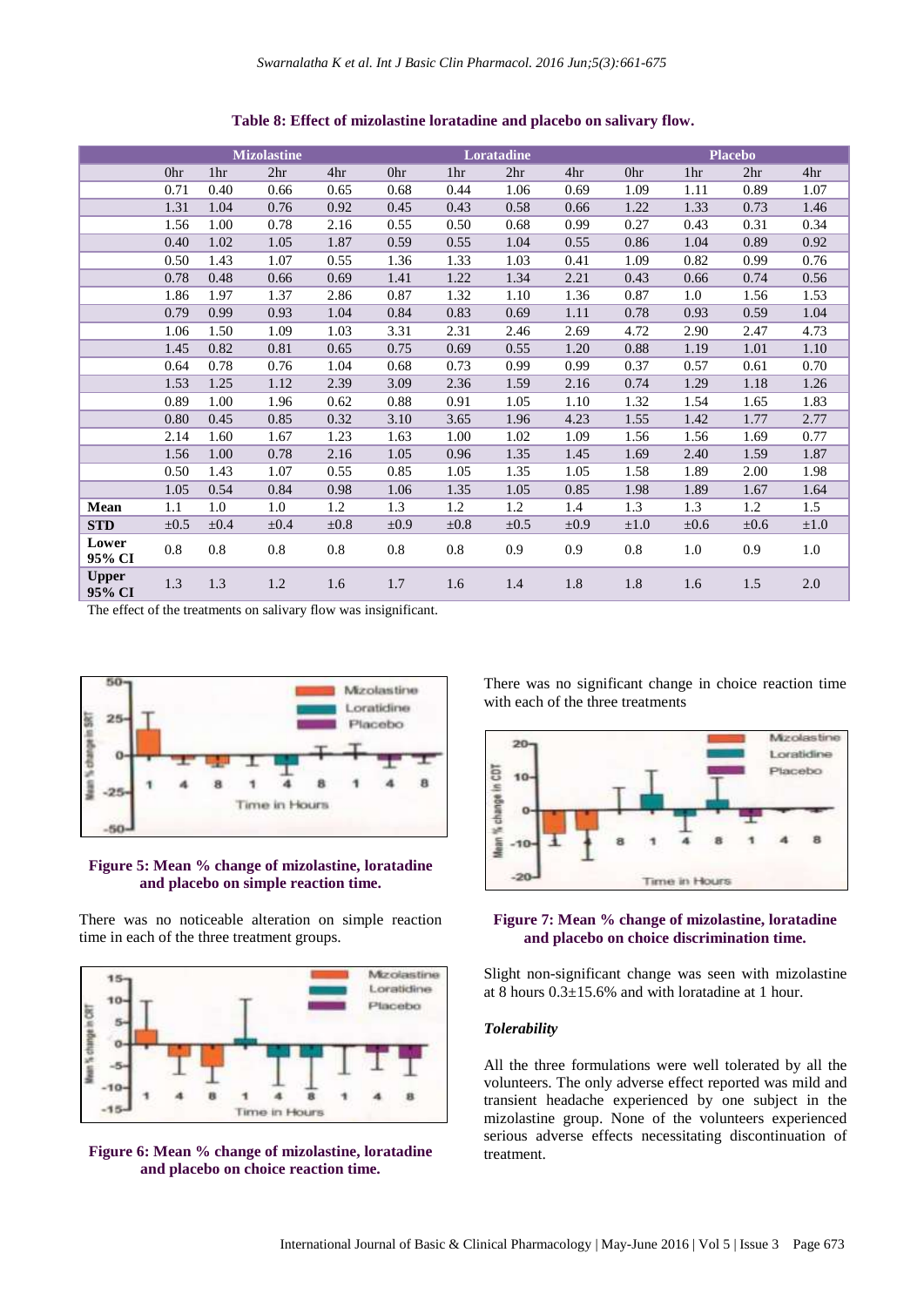

**Figure 8: Mean % change of mizolastine, loratadine and placebo on critical flicker fusion threshold.**

The critical flicker to fusion threshold after a single dose of the above said formulations did not alter significantly.



## **Figure 9: Mean % change of mizolastine, loratadine and placebo on digit letter substitution test.**

Did not show any significant effect.



#### **Figure 10: Mean % change of mizolastine, loratadine and placebo on six letter cancellation test.**

It was minimal with mizolastine at 8 hours  $(1.0\pm 29.1\%)$ loratadine at 4 hours (5.4±22.5) and with placebo at all the time points.



**Figure 11: Mean % change of mizolastine, loratadine and placebo on card sorting test.**





#### **Figure 12: Mean % change of mizolastine, loratadine and placebo on salivary flow.**

An apparently insignificant decrease of 1.0±22.95% in salivary flow was seen with loratadine at 1 hour only.

#### **DISCUSSION**

The purpose of this study was to investigate the possible differences between the three treatments (mizolastine, loratadine and placebo) in their potential for clinical effectiveness by measuring their potency as peripheral inhibitors of histamine induced wheal and flare and at the same time assessing their possible CNS effects also.<sup>18</sup> The separation of peripheral and central effects of antihistamines is of great importance in clinical situation where patients with allergies take their medication while continuing to undertake some of the risk prone activities of everyday living, including car driving, operating machinery and even domestic and recreational behaviour and where impaired judgment and /or skill could lead to accident or injury.6,10,14

Our study has demonstrated that mizolastine 10 mg and loratadine10mg caused a marked inhibition of histamine induced wheal and flare response in healthy volunteers as compared to placebo, that histamine induced skin prick test response is seen from first assessment at 1 hour after dosage to the last assessment of 24 hours after dosage. In addition, the degree of inhibition seen with mizolastine was comparatively more significant. Placebo does not show any relevant inhibition of histamine induced wheal and flare in these individuals.

Our study also did not show any significant reduction on histamine induced itch response with loratidine as compared to placebo, unlike mizolastine. There was no significant change in SRT, CRT, CDT, CST, CFFT, DST, SLCT, salivary flow or vital parameters.

In the present study we have studied the effect of two antihistamines namely mizolastine and loratadine for their peripheral antihistamine effects and effects on psychomotor performance. Mizolastine has good antihistaminic activity than loratadine. Similarly the itch response was also significantly prevented by these antihistamines as compared to placebo. Neither drug